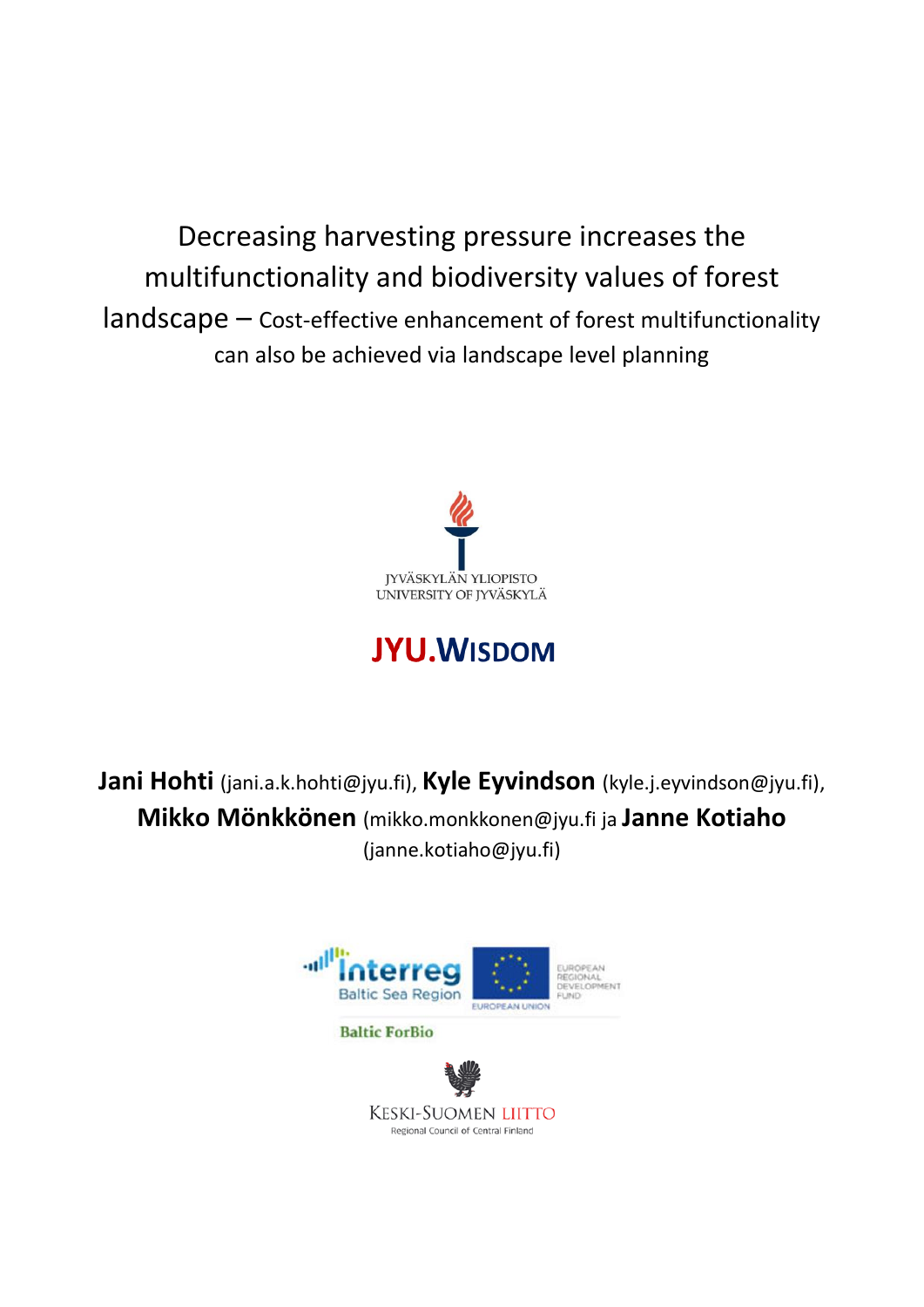## **Abstract**

Commercial forest management can have a great effect to the biodiversity and ecosystem service values produced by a forest landscape. In this forest growth simulation study, the aim was to compare the effect of varying forest harvesting intensity to the forest biodiversity, ecosystem services and bioenergy potential in short (20 year) and long (100 year) time perspective. We also analysed the effect of diversifying forest management regimes by creating an optimal forest management model for two different optimization targets (Max Net Present Value with 4 % discount rate and Max Multifunctionality). For both target models, we produced two alternative optimizations where the forest management options were either restricted to different Business as usual (Rotation Forestry) regimes or not restricted at all, allowing also the use of continuous cover forestry. The economic sustainability of an optimal solution was obtained through constraints that produced constant and steady even flow of timber. As an indicator for multifunctionality we used different ecosystem service indicators (Bilberry yield, Carbon storage) and biodiversity indicators, like the amount of dead wood or the amount of suitable habitat for six different vertebrate biodiversity indicator species. The bioenergy potential was calculated by first determining the maximum harvestable economically sustainable yield for the area of Central Finland, and then by calculating the bioenergy potential in relation to Finnish natural resource institute´s values for the national level maximum suitable yield and bioenergy potential. Our results indicated that the annual maximum economically sustainable yield for roundwood and bioenergy wood with the current Business as usual forest management would be near 6.2 million  $m<sup>3</sup>$ . The maximum sustainable value however increases to 6.4 million  $m<sup>3</sup>$  of round wood due to the introduction of continuous cover forestry to Business as usual forest management regime. Our results also showed a general increasing trend for multiple ecosystem and biodiversity indicators due to a decreasing harvesting intensity, particularly when using the current Business as usual harvest regime. Some of this positive trend could be further enhanced by implementing a landscape level multi objective forest management planning, which appears to be a cost-effective tool to promote biodiversity and multifunctionality in forest landscape. The decreasing harvesting intensity however diminish forestry related economic value (Net present value) and wood-based bioenergy potential which nevertheless stays over the current use of wood chips even with the lowest (60 %) harvesting intensity. As a conclusion, our results indicate that there is an unavoidable trade-off between forest multifunctionality and timber related goods like bioenergy potential and net present value when altering harvesting intensity. The solution to this trade-off is very much value based and hence requires identification of a set priorities and preferences from society.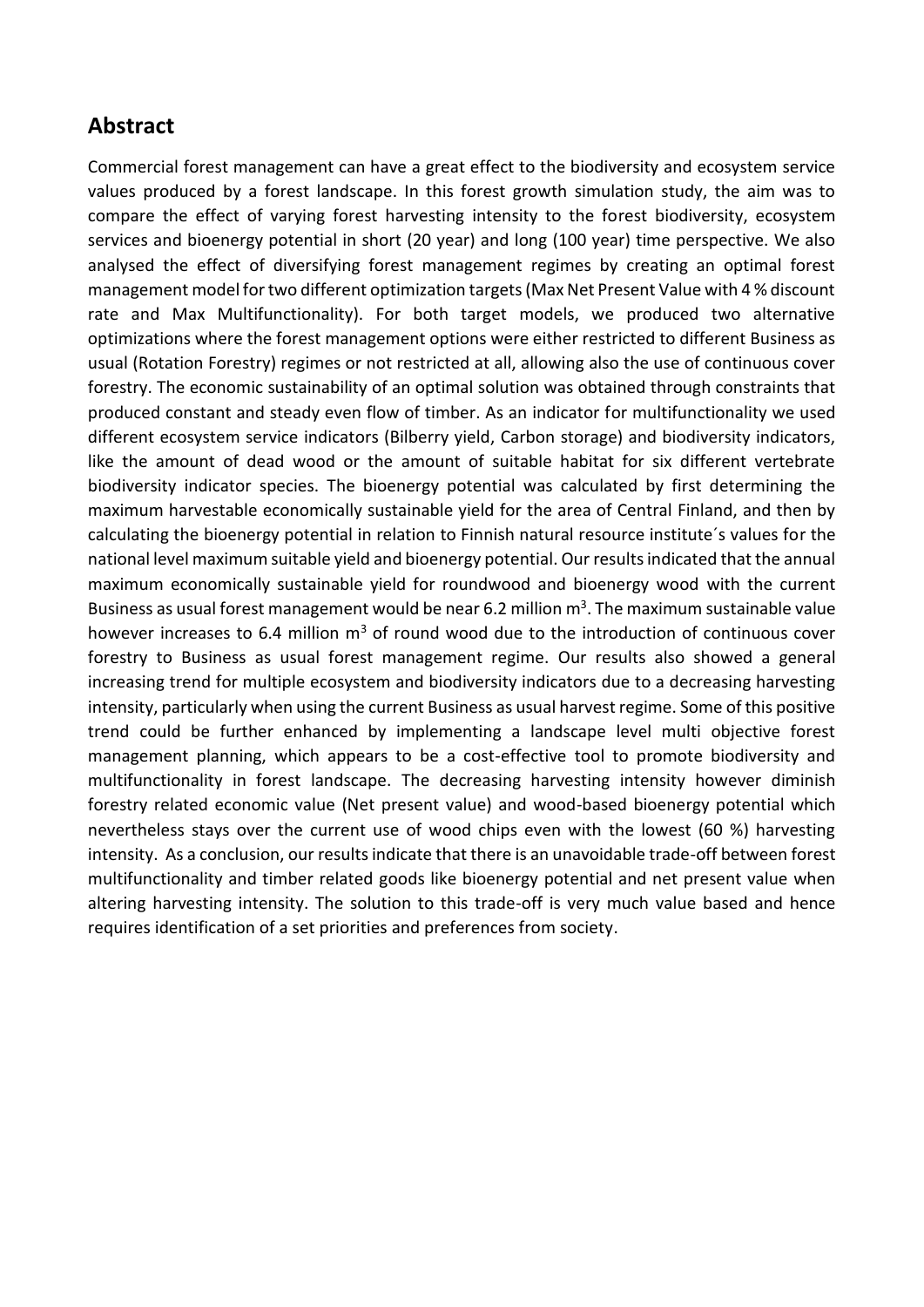## **Description of the assignment**

According to request for quote by Interreg Baltic Sea Region project Baltic ForBio partner The Regional Council of Central Finland, we produced an analysis describing the future forest structure, biodiversity and bioenergy potential of forest land in Central Finland. Our aim was to answer following specific study questions:

- 1.) What is the effect of increasing harvesting intensity to the forest biodiversity in Central Finland region.
- 2.) Is it possible to successfully combine conflicting interests of increasing wood production and forest biodiversity protection by diversifying forest management regimes or by increasing the area of conservation.

In addition, the request for quote, hoped answer to a question, what happens to the forest biodiversity and wood based bioenergy potential of Central Finland under different harvesting intensities:

- a) 60 % of maximum economically sustainable harvesting yield
- b) 80 % of maximum economically sustainable harvesting yield
- c) 100 % of maximum economically sustainable harvesting yield

## **Materials and Methods**

#### **Description of the data**

The data used in this analysis is a free open source geographic information data, known as forest resource data. "The data consists stand level character information and information about the strata that compose the stands" (Eyvindson et al. 2018). This forest information data is produced by Finnish forest authority - Forest Center - and can be freely downloaded from Metsään.fi. The downloaded data set covers 785 000 hectares (54 %) of all the forest land in Central-Finland. Although, the data set does not cover all the forest land in Central Finland, it is large enough for serving as a reasonable sample of the forest land in Central Finland. The data set is produced and constantly updated by combining information from laser scanning, aerial photos, sample plot measurements, site visits and other forest use information. In general, the reliability of the data set can be considered as good. For example, for the total wood volume the accuracy of the data set is at least the same as it would be in more traditional ground level forest inventories (metsävaratiedon laatuseloste 2016). Also, for other variables the data set has quality standards, for example stands with intermediate or mature forests the accuracy of basal area, diameter, height and total volume is within ± 20 % of the correct value in 8 out of 10 stands. However, the accuracy of remote sensing decreases for younger sampling stands or areas with varying forest structure. The development class, which is a variable used in clustering sampling – see below, is determined based on other characteristics and hence, has the same reliability as other stand character features.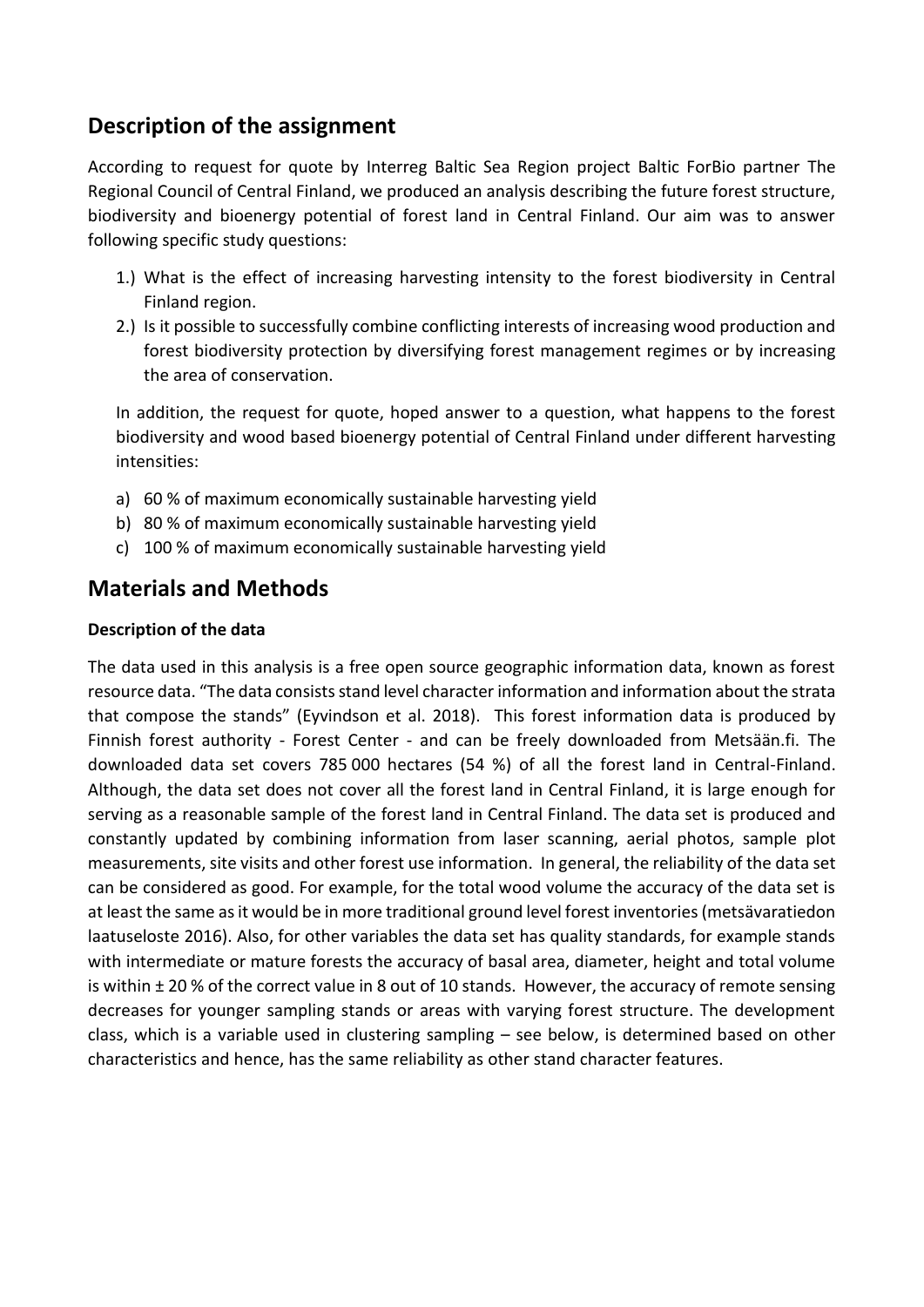#### **Study area and Clustering of the sampling frame**

The study area was selected to be Central Finland based on the assignment given by Regional Council of Central Finland. The land area of Central Finland covers  $16\,700\,$  km<sup>2</sup> km (Maanmittauslaitos.fi), which is characterized by production forestry. In Central Finland approximately 86 % of the land area is forest land, from which production forests cover over 90 % (Finnish Forest Center 2016). Protected areas, where no harvesting is allowed, cover approximately 3.3 % (LUKE statistic 2016). Most of the forest are owned by small private landowners with mean size of forest property being about 35 ha (KS Metsäohjelma 2016) and the mean stand size being about 1,4 ha (Forest resource data). This complexity in land owning structure together with varying geographical landform has led to a patchy mosaic like stand structure. In addition, Central Finland is located at a transitional zone of two different biogeographical regions, south and mid boreal region. Due to this diversity in the external conditions of forest stands a special stratum-based sampling was designed.

For technical reasons it is impractical to simulate the whole population of over 600 000 forest stands in Central Finland. Thus, a careful sampling frame of forest stands was designed to reduce the number of stands to be simulated. At first, the study area was divided into two different geographical regions, south and mid boreal. Within each region, the sampling was based on stratified sampling where stratification (division to subgroups) was based on stand level characteristics. The selected stand level features for stratification were 1) fertility class (5 most fertile classes where included) 2) development class (open and under 1.3m height stand were combined) and 3) drainage type as a binary data. These three primary strata's (divided into more detailed classes) were combined in a way that formed all possible combinations (490 combinations). These combinations can be considered as secondary stratums, from each of which, the actual sampling of the stands to be simulated were randomly selected. For all the scarce strata, the number of selected stands was proportional to the size of the stratum, covering 10 % of the strata. However, the maximum number of stands in each secondary stratum was restricted to 100. This approach resulted 243 secondary strata and 11 743 stands to be included into the simulations.

The extrapolation of simulated stands was based on a systematic approach, where from each sampled stand, the one having the lowest variation to a certain unsampled stand, based on mathematic model (table 1), was selected to represent that specific stand. To achieve this, each unsampled stand was compared to all sampled stands in that stratum (maximum amount of comparisons being 100). This systematic selection of sample stands was done to improve the accuracy of the extrapolation.

Formula describing the calculation for variation:

Variation  $V_t = D_p + D_s + D_b + F$  $D_p = (A_{pi} - A_{pi}) + (B_{pi} - B_{pi})$  $D_s = (A_{si} - A_{si}) + (B_{si} - B_{si})$  $D_b = (A_{bi} - A_{bi}) + (B_{bi} - B_{bi})$ F =  $|$ # $S_i -$  # $S_j$  $|$ \*100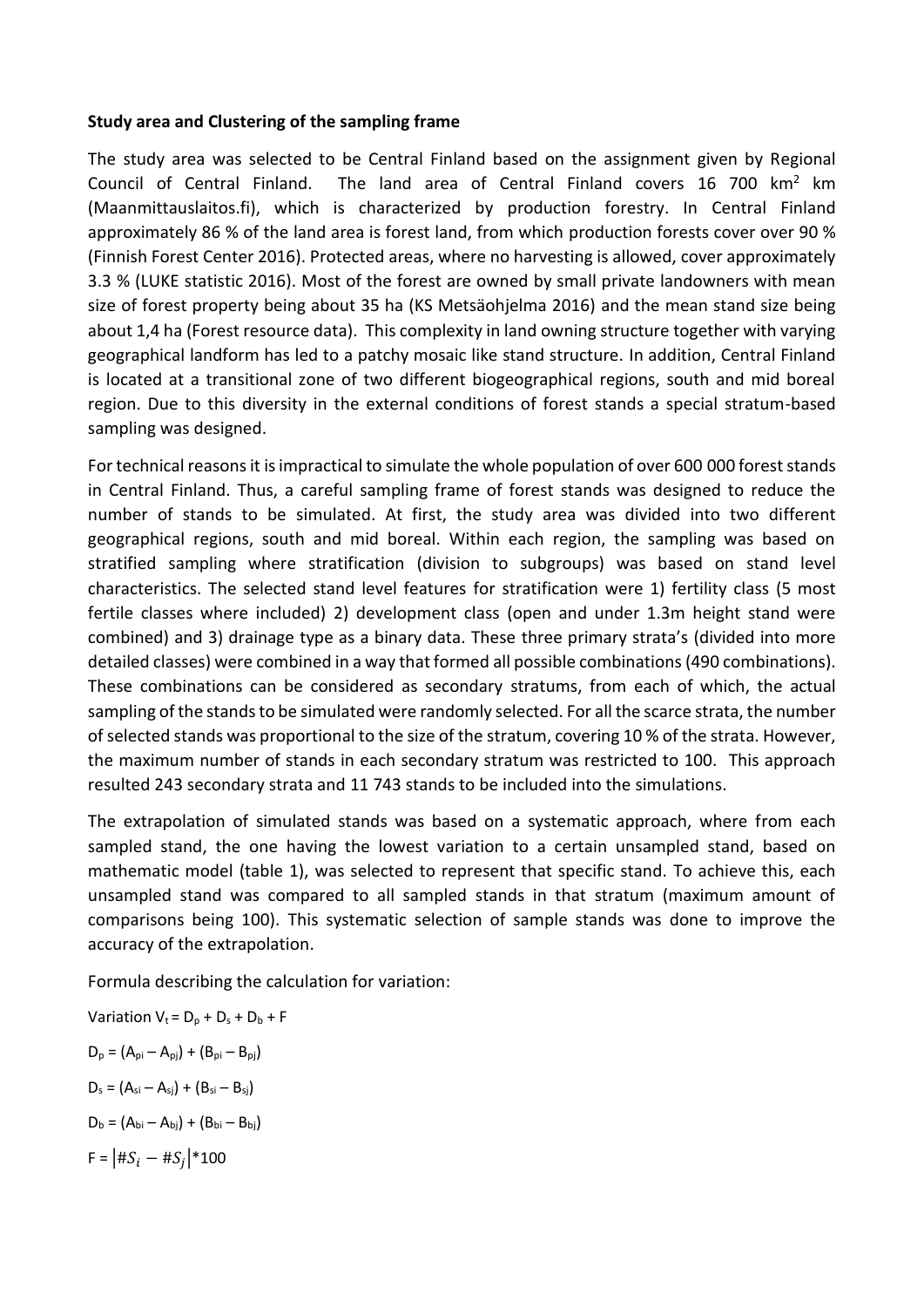In this formula  $V_t$  stands for total variance and D for difference. A signifies age and B basal area to a specific tree species ( $p=$  pine,  $s =$  spruce,  $b =$  birch) in a certain simulated stand i and unsimulated stand j. F is a Fixed number from conditional expression, where #S is the cardinality representing the number of stratum in simulated stand (i) and unsimulated stand (j).

**Table 1**. Table illustrates the determination of variation between a simulated stand and three unsimulated example stands from same stratum. Variation was determined by calculating the sum of tree species specific differences for age and basal area between the simulated and unsimulated stands. After this, the tree species specific differences were summed, which produced the total difference I.e variation between the stands. If there is a difference in the tree species composition, the difference for one species equals the total difference of 100. The smaller the value is for total difference, the lower is the variation between these stands. If a variation equals zero, these compared stands are identical by age, basal area and species composition. Green colour is used to highlight the most similar (least variation) stand (stand number 1).

|                                 | Age | Difference (Age<br>from simul.stand -<br>age from not<br>simul.stand) | <b>Basal area</b> | <b>Difference</b><br>(BA from<br>Simul.Stand - BA<br>from not simul.<br>Stand) | Sum of tree<br>species<br>spesific<br>difference |
|---------------------------------|-----|-----------------------------------------------------------------------|-------------------|--------------------------------------------------------------------------------|--------------------------------------------------|
| <b>Simulated stand</b>          |     |                                                                       |                   |                                                                                |                                                  |
| Pine                            | 35  |                                                                       | 17                |                                                                                |                                                  |
| Spruce                          | 25  |                                                                       | 10                |                                                                                |                                                  |
|                                 |     |                                                                       |                   |                                                                                |                                                  |
| <b>Not simulated</b><br>stand 1 |     |                                                                       |                   |                                                                                |                                                  |
| Pine                            | 36  | $\mathbf{1}$                                                          | 20                | 3                                                                              | $\overline{4}$                                   |
| Spruce                          | 26  | $\mathbf{1}$                                                          | 9                 | $\overline{1}$                                                                 | $\overline{4}$                                   |
| <b>Total difference</b>         |     |                                                                       |                   |                                                                                | 8                                                |
| <b>Not simulated</b>            |     |                                                                       |                   |                                                                                |                                                  |
| stand 2                         |     |                                                                       |                   |                                                                                |                                                  |
| Pine                            | 40  | 5                                                                     | 19                | $\overline{2}$                                                                 | $\overline{7}$                                   |
| Spruce                          | 10  | 15                                                                    | $\overline{7}$    | 3                                                                              | 18                                               |
| <b>Total difference</b>         |     |                                                                       |                   |                                                                                | 25                                               |
| <b>Not simulated</b><br>stand 3 |     |                                                                       |                   |                                                                                |                                                  |
| Pine                            | 35  | $\mathbf 0$                                                           | 19                | $\overline{2}$                                                                 | $\overline{2}$                                   |
| Spruce                          | 25  | $\mathbf 0$                                                           | 12                | $\overline{2}$                                                                 | $\overline{2}$                                   |
| <b>Birch</b>                    | 15  | X                                                                     | 10                | X                                                                              | 100                                              |
| <b>Total difference</b>         |     |                                                                       |                   |                                                                                | 104                                              |
|                                 |     |                                                                       |                   |                                                                                |                                                  |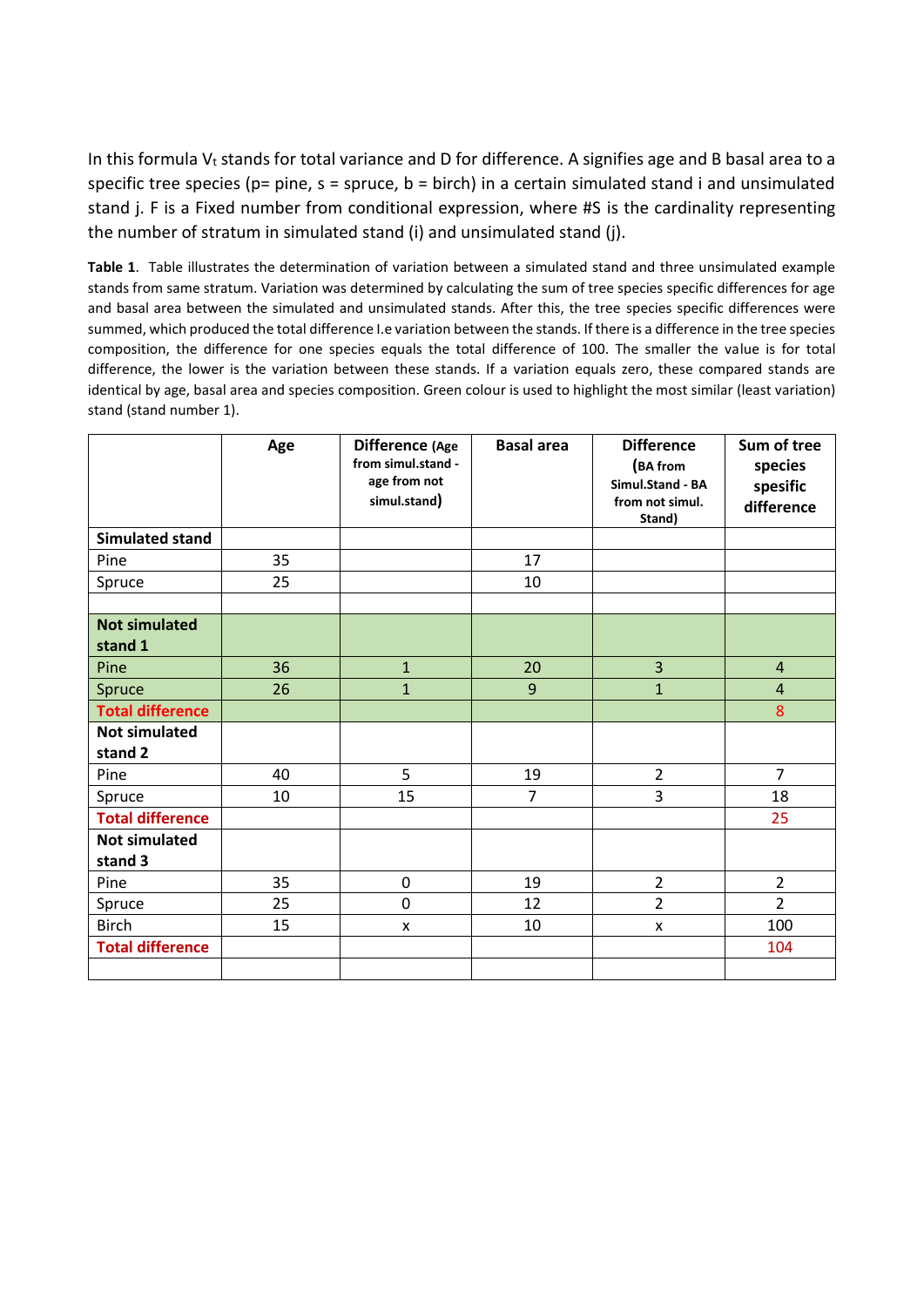#### **Description of simulation process**

All simulations in this study are made with an open-source forest management simulation program SIMO (see: Kangas & Rasinmäki 2008). SIMO is a reliable and frequently used tool by forest scientists and biologists for modelling development of forests (Kangas et al. 2013, Eyvindson et al. 2018, Peura et al. 2018). The program enables if-then -type calculations considering forest development under different forest management regimes and time scales. After a specified simulation, the program allows to determine several different variables for describing the simulated forest structure. Based on these different attributes we were able to determine the maximum economically sustainable yield, the bioenergy potential and the state of multifunctionality indicators, described with more detail below. Since, the biomass Atlas does not cover different forest management scenarios, it was necessary to produce different scenario models for us to achieve this kind of study.

For each forest stand, several different futures (chains of management actions) were simulated. These different simulated management regimes were either composed from *Business as usual* (BAU) regimes or *Continuous cover forestry* (CCF) regimes. BAU regime, also known as periodic rotation, which is currently by far the dominant management regime in Central Finland (Tiitinen-Salmela 2019), includes artificial regeneration, commercial thinnings and the final felling, where all the trees (except retention trees (5 per ha, Peura et al. 2017)) are removed from the felling site. In *continuous cover forestry* the final felling is not implemented but is been replaced with more frequent felling of large trees and natural regeneration. Also *set aside* (SA), abstention from all management action*s,* was always an option during the simulation process.

In addition to these three main options, more options to BAU and CCF regimes were created by modifying the time or intensity of different management actions. For example, with BAU regime more options were created by altering the number and timing of commercial thinnings or the time of final felling (- 5 to + 30 years compared to business as usual). Also, a green tree retention (GTR) with 30 retained trees at final felling was used as one modification option to BAU regime. With CCF, different options were based on varying harvesting intervals in relation to Tapio´s instructions (Äijälä et al. 2019, see: [https://tapio.fi/briefly-in-english/\)](https://tapio.fi/briefly-in-english/) for the basal area before harvesting. The basal area after harvesting was always the lowest law limit, that do not require renewal actions. For more detailed description of all the different management regimes, see the supplementary material in Eyvindson et al. (2018). In total, there were 22 different management regime options that were available during the simulation process depending on stand characteristics, from which the optimal set of management regimes were later selected.

For management regimes targeting periodic harvesting cycle, the predictions were based on Hynynen et. al. (2002) growth model. Alternatively, for the management regimes modelling continuous cover forestry, the growth predictions were based on Pukkala's et al. (2013) growth model.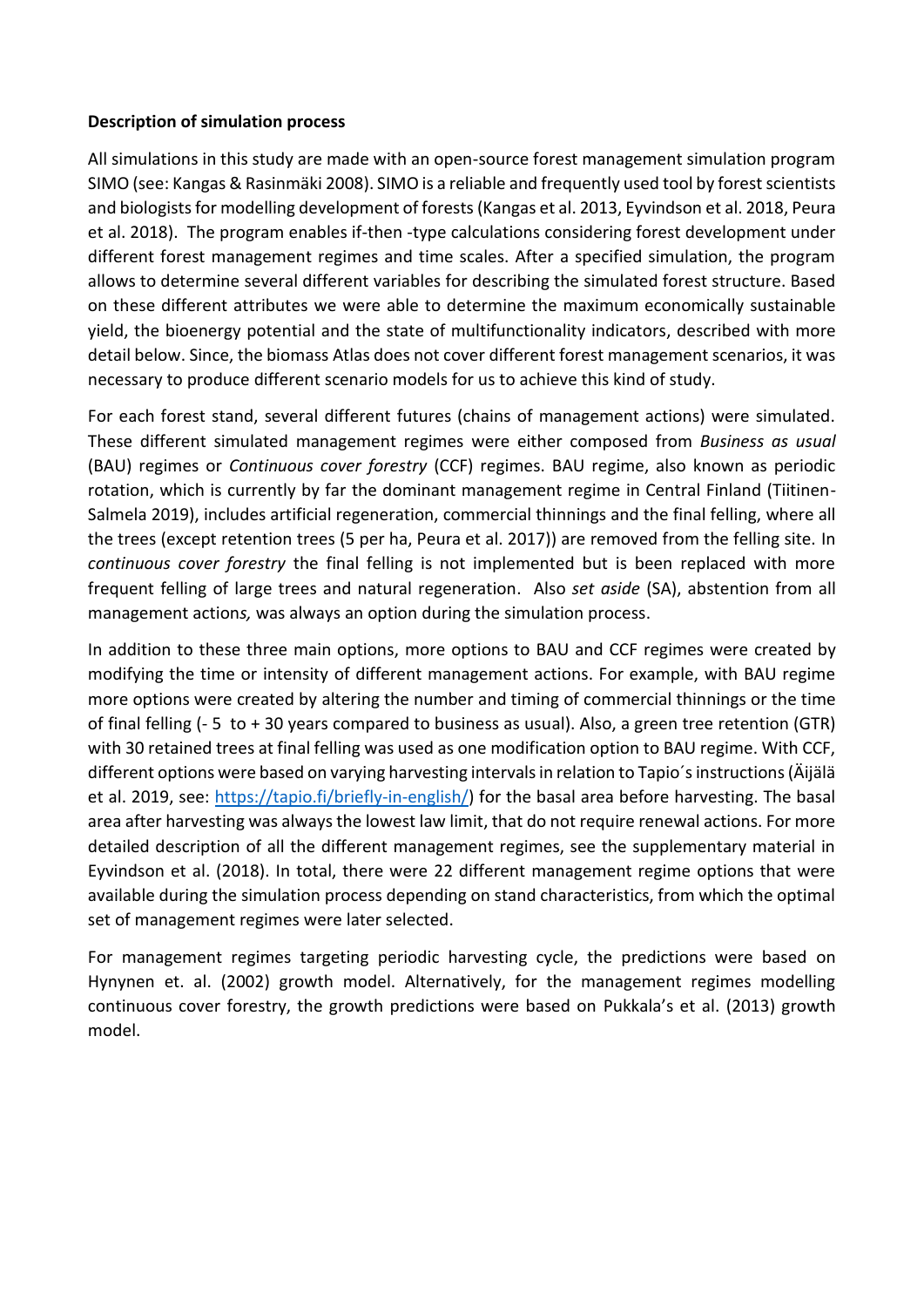#### **Optimization and determination of maximum economically sustainable yield**

Based on the simulations above, an optimization tool (IBM ILOG CPLEX, see: https://www.ibm.com/analytics/cplex-optimizer) was used to select for each stand an optimal management regime. The combination of the selected management regimes either maximized the multifunctionality by producing the best possible compromise between different multifunctionality indicators (dead wood, carbon, bilberry and six biodiversity indicator species) or the net present value under different harvest intensities (60 %, 80 %, 100 % and 120 %) of maximal economically sustainable harvest yield. The optimization process created a Pareto optimal solution where no objective could be improved without diminishing the outcome of at least one other objective.

The Maximum sustainable harvest was determined by a simple optimization problem that maintained the maximum even flow of timber. The estimate for the maximum sustainable harvest was obtained through optimization, where we maximized the first period harvest subject to a constraint that all subsequent periods meet the harvest from that first period. The model is relatively consistent with The Finnish Natural resource institute´s (LUKE´s) way of calculating the maximum sustainable harvest levels.

$$
\max \text{NPV}_0 = \sum_{i=1}^m \frac{\sum_{j=1}^h \sum_{t=1}^T (\sum_{q=1}^k (P_q - C_q) w_{ijt}^q x_{ij}) (1+r)^{5T - (10t - s)} + SEV_i}{(1+r)^{5T}}
$$
\n[1]

subject to

$$
\sum_{i=1}^{m} \sum_{j=1}^{h} W_{ijt}^{rw} X_{ij} - \sum_{i=1}^{m} \sum_{j=1}^{h} W_{ijt-1}^{rw} X_{ij} = 0, \forall t = 2, ..., T
$$
\n[2a]

$$
\sum_{i=1}^{m} \sum_{j=1}^{h} W_{ijt}^{rw} X_i - F_{ij}^{rw} * Z \pm 0,001 \ge 0, \forall t = 1,...,T
$$
\n[2b]

$$
\sum_{i=1}^{m} \sum_{j=1}^{h} W_{ijt}^{ew} X_{ij} - \sum_{i=1}^{m} \sum_{j=1}^{h} W_{ijt-1}^{ew} X_{ij} = 0, \forall t = 2, ..., T
$$
\n[3a]

$$
\sum_{i=1}^{m} \sum_{j=1}^{h} W_{ijt}^{ew} X_i - F_{ij}^{ew} * Z \pm 0.001 \ge 0, \forall t = 1, ..., T
$$
\n[3b]

$$
\sum_{i=1}^{m} \sum_{j=1}^{h} \sum_{q=1}^{k} W_{ijt}^{q} X_{ij} - \sum_{i=1}^{m} \sum_{j=1}^{h} \sum_{q=1}^{k} W_{ijt-1}^{q} X_{ij} = 0, \forall t = 2, ..., T
$$
\n[4a]

$$
\sum_{i=1}^{m} \sum_{j=1}^{h} \sum_{q=1}^{k} W_{ijt}^{q} X_{ij} - \sum_{i=1}^{m} \sum_{j=1}^{h} \sum_{q=1}^{k} F_{ij}^{q} * Z \pm 0,001 \ge 0, \forall t = 1,...,T
$$
 [4b]

$$
\sum_{i=1}^{m} \sum_{j=1}^{h} W_{ijt}^{st} X_{ij} - \sum_{i=1}^{m} \sum_{j=1}^{h} W_{ijt-1}^{st} X_{ij} = 0, \forall t = 2, ..., T
$$
\n[5a]

$$
\sum_{i=1}^{m} \sum_{j=1}^{h} W_{ijt}^{st} X_{ij} - \sum_{i=1}^{m} \sum_{j=1}^{h} F_{ij}^{st} * Z \pm 0,001 \ge 0, \forall t = 2,...,T
$$
\n[5b]

$$
\sum_{j=1}^{h} X_{ij} = a_{i} \forall i = 1, ..., m, \forall j = 1, ..., h
$$
 [6]

$$
X_{ij} \ge 0, \forall i = 1, ..., m, \forall j = 1, ..., h
$$
\n[7]

In this equation  $x_{ii}$  is the area of management unit i (i=1,...m) managed according to management regime  $j$  ( $j=1,...h$ );

w<sup>q</sup><sub>ijt</sub> where q (q=1,...,k) refers to the amount of timber (w<sup>rw</sup> "saw timber and pulp" belongs to w<sup>q</sup>) or energy wood assortments (w<sup>ew</sup> belongs to w<sup>q</sup>) produced if management regime j is employed for the area of calculation unit i at period  $t$  ( $t=1,..., T$ );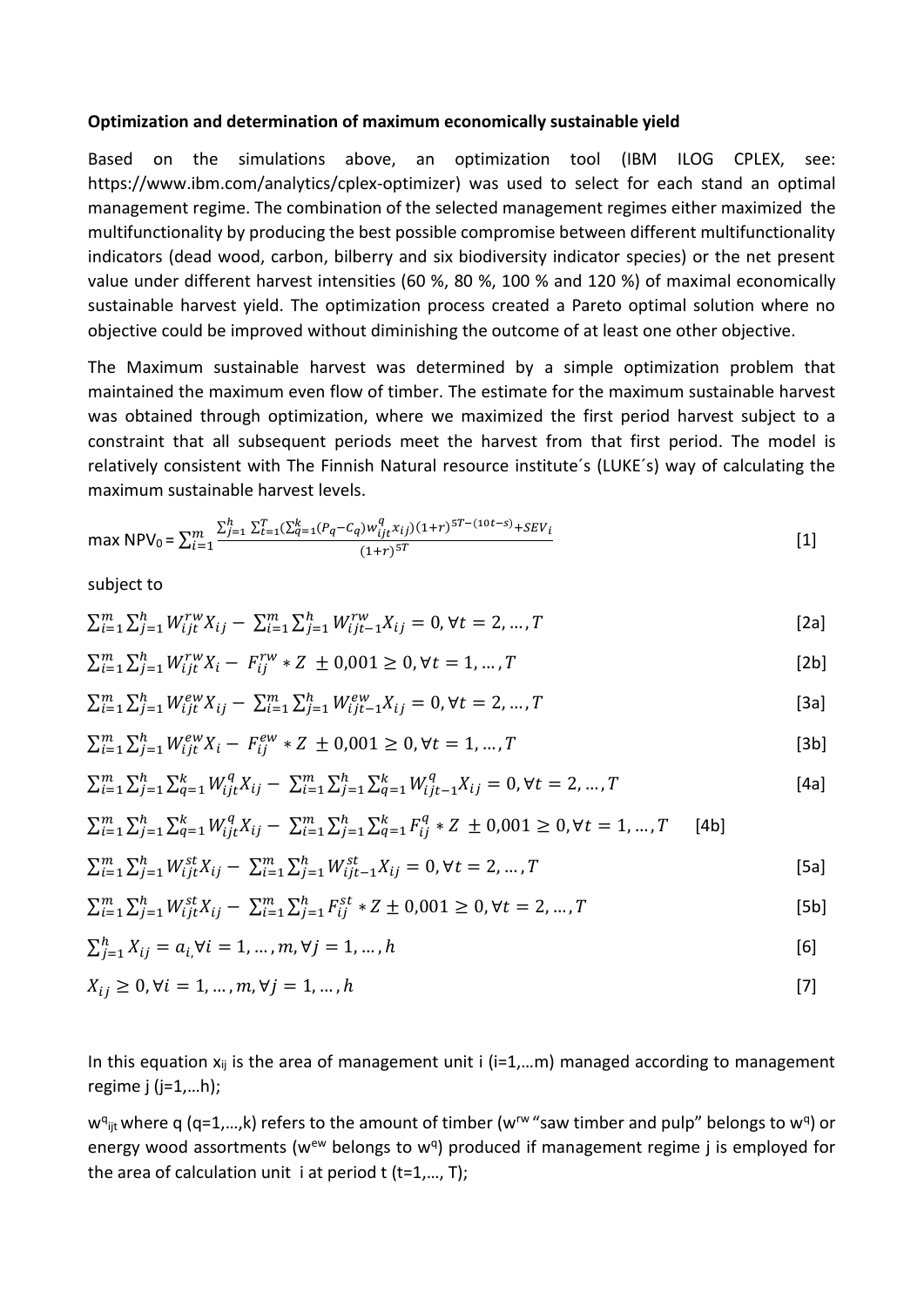$w<sup>st</sup>_{\text{lit}}$  (part of w<sup>rw</sup>) is the amount of saw timber harvested if management regime j is employed for the calculation unit I at period t;

F is fixed value defined from a-type equations that were used for determining the maximum NPV for 100 % harvesting intensity;

SEV is the estimated soil expectation value for management unit i calculated by using faustman formula; and

 $a_i$  is the area of management unit i.

The maximum sustainable yield is been determined through the optimization model (1) that maximize the NPV under constrains from equations (2a and b) that are used to maintain nondeclining periodic round wood, energy wood (3a and b) supply as well as incomes (4a and b) and saw log flow (5a and b). Area constrain (6) is used to make sure every stand has an area and (7) selected management regime or set a side option. A-type equations are used when determining the maximum sustainable yield for 100% harvesting intensity and b-type equations when reducing the harvesting yield to a proportion of maximum intensity by changing the Z (multiplier for F).

During the analysis process, protected areas were not excluded (protected area cover in Central-Finland is 4,5 % (LUKE tilastotietokanta), and hence our max sustainably harvestable timber value can be a mild overestimate.

The maximum multifunctionality (max MF) is the optimal combined result for the nine different ecosystem service measures or multifunctionality criteria (described below). The max MF is determined through an objective function that maximises the normalized sum of these nine different ecosystem service measures under the same constraints (equations 2-7) with max NPV.

Objective function for maximum multifunctionality is:

$$
\max MF = \sum_{e=1}^{E} \left( \frac{M_e - M_e*}{M_e^* - M_{e*}} \right)
$$
 [8]

subject to

$$
M_e = \sum_{i=1}^{m} \sum_{j=1}^{h} \sum_{t=1}^{T} \frac{ES_{ijt}^e X_{ij}}{T}, \forall e = 1, ..., E
$$
 [9]

$$
M_{e*} = \operatorname{argmin}_{i \in 1, \dots, m} \sum_{j=1}^{h} \sum_{t=1}^{T} \frac{ES_{ijt}^{e}}{T}, \forall e = 1, \dots, E
$$
 [10]

$$
M_e^* = \operatorname{argmax}_{i \in 1, \dots, m} \sum_{j=1}^h \sum_{t=1}^T \frac{ES_{ijt}^e}{T}, \forall e = 1, \dots, E
$$
 [11]

Where *e* stands for ecosystem service measure and *E* equals to 9.

The equation (8) is used to calculate the sum of normalized ecosystem service measures, when equation (9) evaluates the ecosystem service specific measure for the specific stand level forest management decision.

Equation 10 and 11 are used to calculate the minimum and maximum values for each ecosystem service specific value, used to normalize each ecosystem service in equation 8.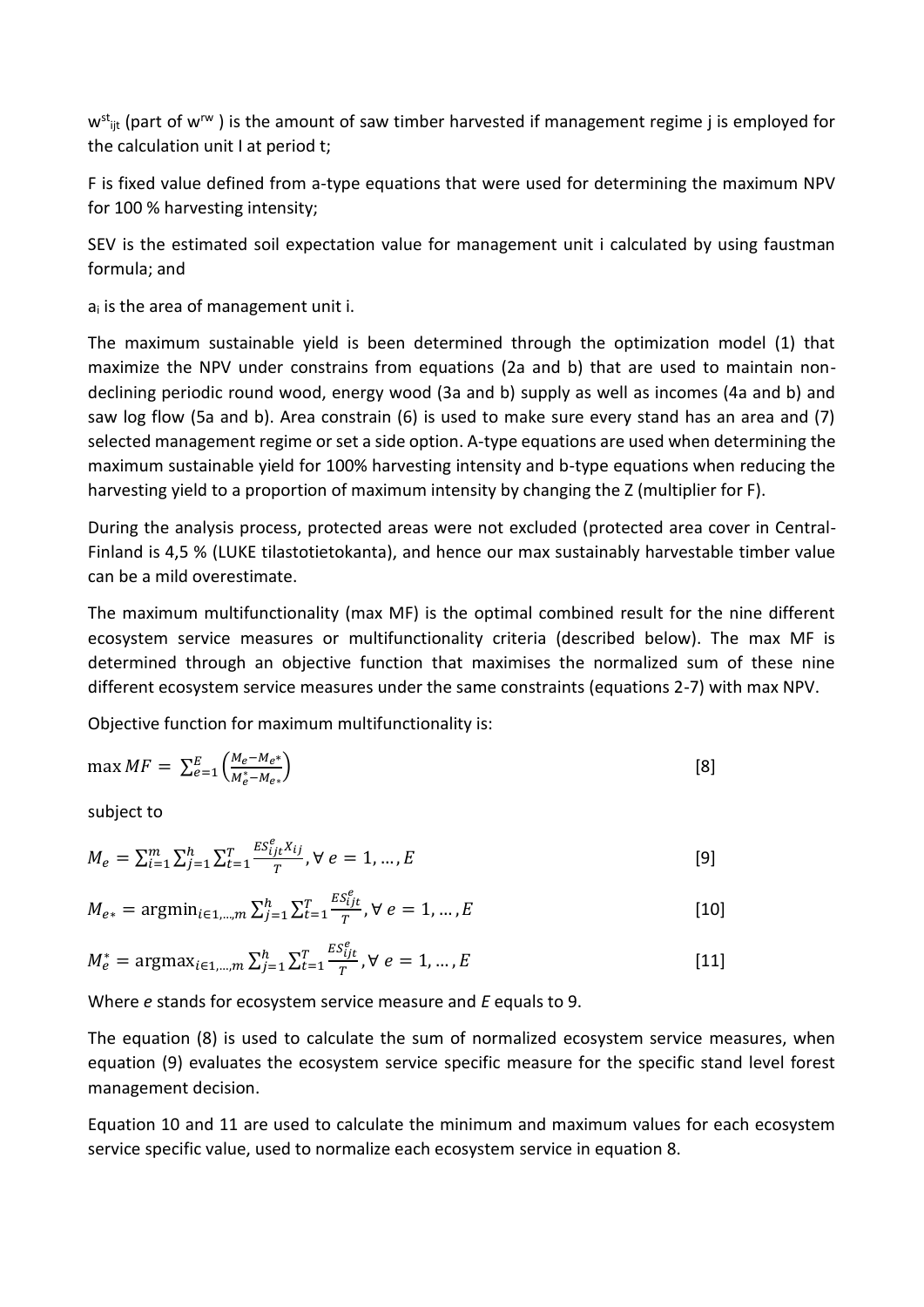#### **Description of the simulated and optimized scenarios**

To analyse the effect of set priority in forest management and the possibility to improve forest multifunctionality by expanding the current forest management regimes (BAU) with continuous cover forestry (CCF) four different scenarios were created. The four created scenarios were:

- 1. NPV/BAU which describes economic orientation in forest management when the management is restricted to different rotation forestry regimes.
- 2. NPV/BAU+CCF which describes economic orientation in forest management when more diverse set (rotation forestry + continuous cover forestry) of management regimes is used.
- 3. MF/BAU which describes multifunctional (non-timber related ecosystem service) orientation when forest management is restricted to different rotation forest regimes.
- 4. MF/BAU+CCF which describes multifunctional orientation when more diverse set (rotation forestry + continuous cover forestry) of forest management regimes is used.

All these scenarios were compared with different harvesting intensities (60 %, 80 %, 100 %) of the maximal sustainable harvesting yield.

For all our scenarios, the selected simulation time was from year 2016 to 2116, resulting in a 100 year time scale with 5-year steps. This kind of relatively long-time scaling and division to shorter steps, allowed us to simulate the changes in forest structure with reasonable temporal accuracy and length and hence, promoted us to avoid conclusions that would seem optimal only in short (for example 20 years) time scale.

The comparison of these different scenarios allowed us to determine:

1.) How the change in harvesting intensity will affect to forest biodiversity and potential of wood based bioenergy

2.) Is it possible to mitigate the negative biodiversity effect of increased harvest intensity by conducting a landscape scale forest planning and hence, diversifying forest management actions.

#### **Indicators of the forest multifunctionality**

We used several different indicators to represent multiple forest-related values. A recent survey regarding landowner's preferences revealed an economic orientation being the most dominant value among landowners (Haltia & Rämö 2017). Due to the dominant nature of economic orientation, the economic value was used as an independent preference when creating optimal solution. In this study, the forestry related income was evaluated by estimating net present value (NPV) with 4 % discount rate, which is in line with LUKE's calculations for the national maximum sustainable yield (metla.fi). The calculation for NPV was based on the average tree species specific roadside prices from 2009 – 2018 for the simulated proportions of pulp and log (Metla.fi). These prices are consistent with LUKE´s estimate for the maximum sustainable yield (Metla.fi).

We used multiple indicators to reveal other than timber-based economic values of forests. For ecosystem service indicators we selected bilberry *(Vaccinium myrtillus)* yield and carbon storage. Bilberry yield represented collectable goods, and hence hold an economic and recreational value.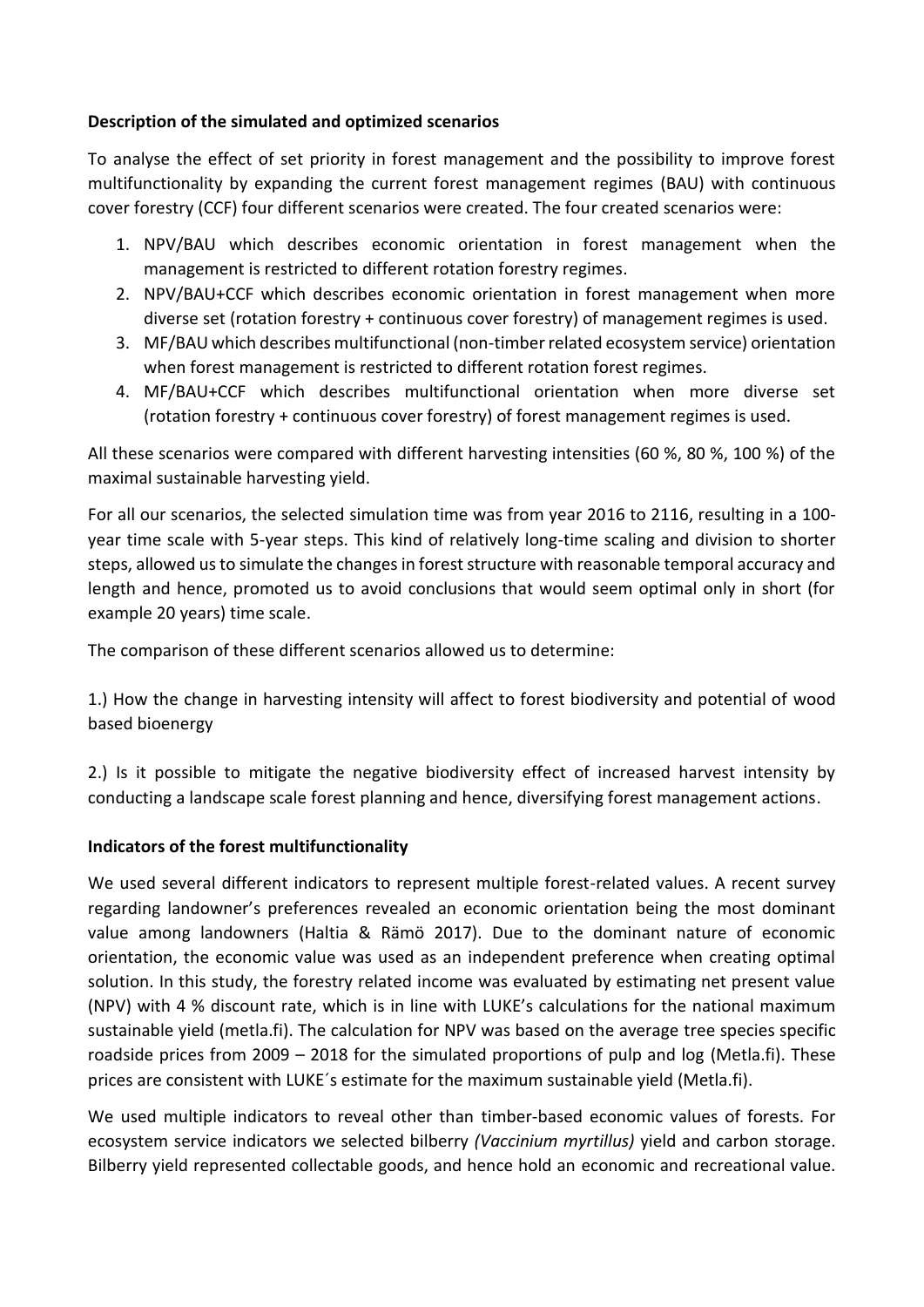The effect of different management actions was evaluated by estimating the amount of bilberry yield produced by the landscape. This estimation was based on Miina et al. (2009) model, which provides estimates of berry yield as a function of stand characteristics based on empirical data from national forest inventory sites. For carbon storage, an important atmospheric  $CO<sub>2</sub>$  regulating service, the predictions consider both, the carbon stored in woody biomass (50 % of dry biomass) of the growing stock and dead wood, as well as carbon in soil. For estimating the soil carbon flux, separate models were used for mineral soils and for peat lands. For mineral soils the estimation was based on Yasso07 model (Liski et al. 2005, Tuomi et al. 2009, 2011) and for the peatlands model introduced by Ojanen et al. (2014) was used.

For indicators of biodiversity we used the amount and quality of dead wood as well as the amount of suitable habitat for six different vertebrate indicator species. Dead wood is known to be an important feature for many threatened species in boreal forests (Junninen & Komonen 2011, Hyvärinen et al. 2019), and due to forest management it has become a scarce resource in boreal production forests and hence, have a high biodiversity indicator value. In addition to dead wood amount, also the quality of deadwood is an important feature for many highly specialized species (Junninen & Komonen 2011, Juutilainen et al. 2011). Hence, the deadwood availability was measured similarly to Eyvindson et al. (2018) "as a function of total deadwood volume multiplied by the diversity of deadwood". In this approach, the diversity was measured by the proportion of deadwood under different classes (species, diameter, decay class) as an inverse of Simpson´s diversity index (Triviño et al. 2017). Diversity weighted dead wood availability is high when a stand has a high amount of dead wood distributed evenly across all classes.

There is evidence that dead-wood dependent species do not respond linearly to increasing deadwood availability, and particularly many threatened species only occur in forests that have dead wood more than 20 m<sup>3</sup>/ha (Junninen & Komonen 2011). Therefore, it is likely that that the current level of dead wood 3,2 m<sup>3</sup>/ha (Salminen 2015) in a production forest in Central-Finland is not enough to maintain viable specialist populations in a long term. Hence, we developed a specific function to describe a stand suitability for dead wood dependent species:

$$
Q_{DW} = \begin{cases} 0, & if \ DWi \le 5 \ m3/ha \\ 0.067 * DWi - 0.33, & 5 < DW \le 20 \\ 1, & if \ DWi > 20 \ m3/ha \end{cases}
$$

According to this function, stand suitability is zero on a stand with diversity-weighted dead wood volume under 5 m3/ha, then increases linearly with the dead-wood volume between 5 to 20 m3/ha and achieves the maximum suitability on a stand with dead wood volume over 20m3/ha.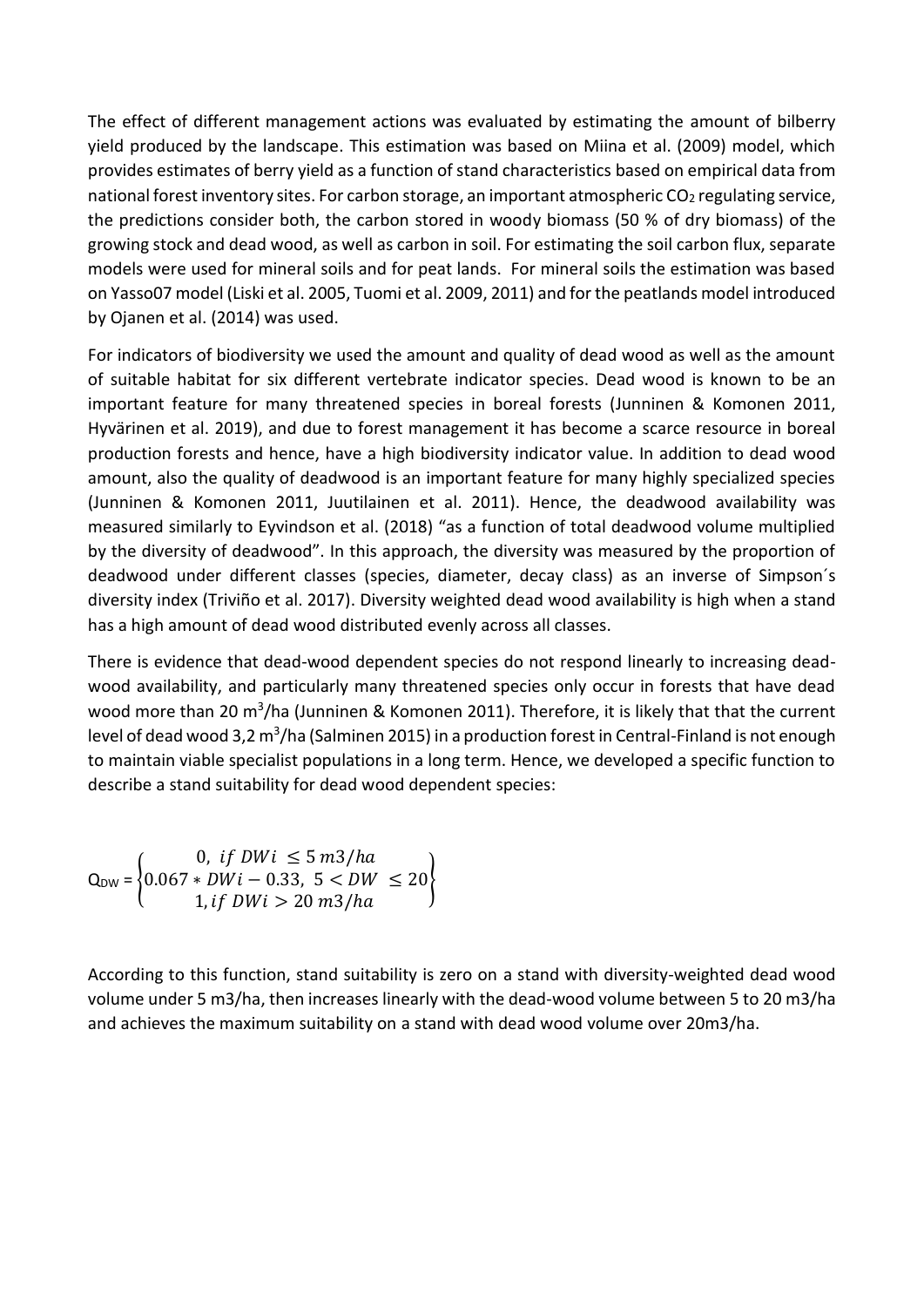#### **Indicator species**

For achieving more comprehensive estimate for the forest biodiversity, also the habitat availability for six different vertebrate indicator species was estimated. The habitat availability was estimated by first determining species-specific habitat suitability index (HSI) to all six species: the Capercaillie (*Tetrao uralensis),* Hazel grouse (*Bonasa bonasia*), Tree toed woodpecker (*Picoides tridactylus*), Lesser-spotted woodpecker (*Dendrocopus minor*), Long-tailed tit (*Aegithalos caudatus*) and Siberian flying squirrel (*Pteromys Volans*). The index relates to the probability of a stand being occupied by a selected species and varies from  $0 - 1$ , where 0 represents unsuitable habitat with a smallest probability for a species to occupy a stand. Conversely, the value 1 represents the most suitable habitat with the highest probability for a species occupancy. Based on the HSI-index we were able to determine the stand area with a high probability of species occupancy (HSI > 0.5).

These selected indicator species cover a wide range of habitat requirements while also serving as an umbrella species (see Mönkkönen et al. 2014) and hence, gives together with dead wood, a reasonable estimate for the overall biodiversity. In addition to biodiversity value, gallinaceous birds hold a social and economic value as game species and so expand our concept of multifunctionality. The ecological significance and habitat suitability modelling of the indicator species is explained in more detail in the appendix of Mönkkönen et al. (2014).

#### **Bioenergy potential**

In this report the bioenergy potential is estimated indirectly in relation to LUKE´s national level estimate for the maximum sustainable yield for the rough lumber and bioenergy potential (Metla 2015). In practice, this means that, in our analysis the values for the maximum sustainable yield for rough lumber comes directly from our simulation analysis but the bioenergy potential is calculated in relation to LUKE´s national level values for rough lumber and bioenergy wood.

For the NPV/BAU + CCF scenario, the bioenergy potential was not calculated since the economic profitability of energy wood harvest in selection cutting is too low (Heikkinen 2015), and the exact proportion of rough lumber produced form stands managed with BAU regime was not known.

When considering absolute values and compared to the method where the amount of bioenergy wood is a direct estimate from simulation results, this method can be considered as a rough estimate. However, this method can nevertheless be used for evaluating the effect of harvesting intensity on bioenergy potential by comparing different scenarios.

Since the simulated data set was focused on a private lands and hence, did not cover all the forest area in Central Finland, the determined maximum economically sustainable harvesting yield was extrapolated to cover the whole study area by multiplying the value with 1.84 (see page 2). The estimate also includes areas where the forest use is restricted (conservation area cover is 4,5 % of the forest land in Central Finland, (LUKE tilastotietokanta)).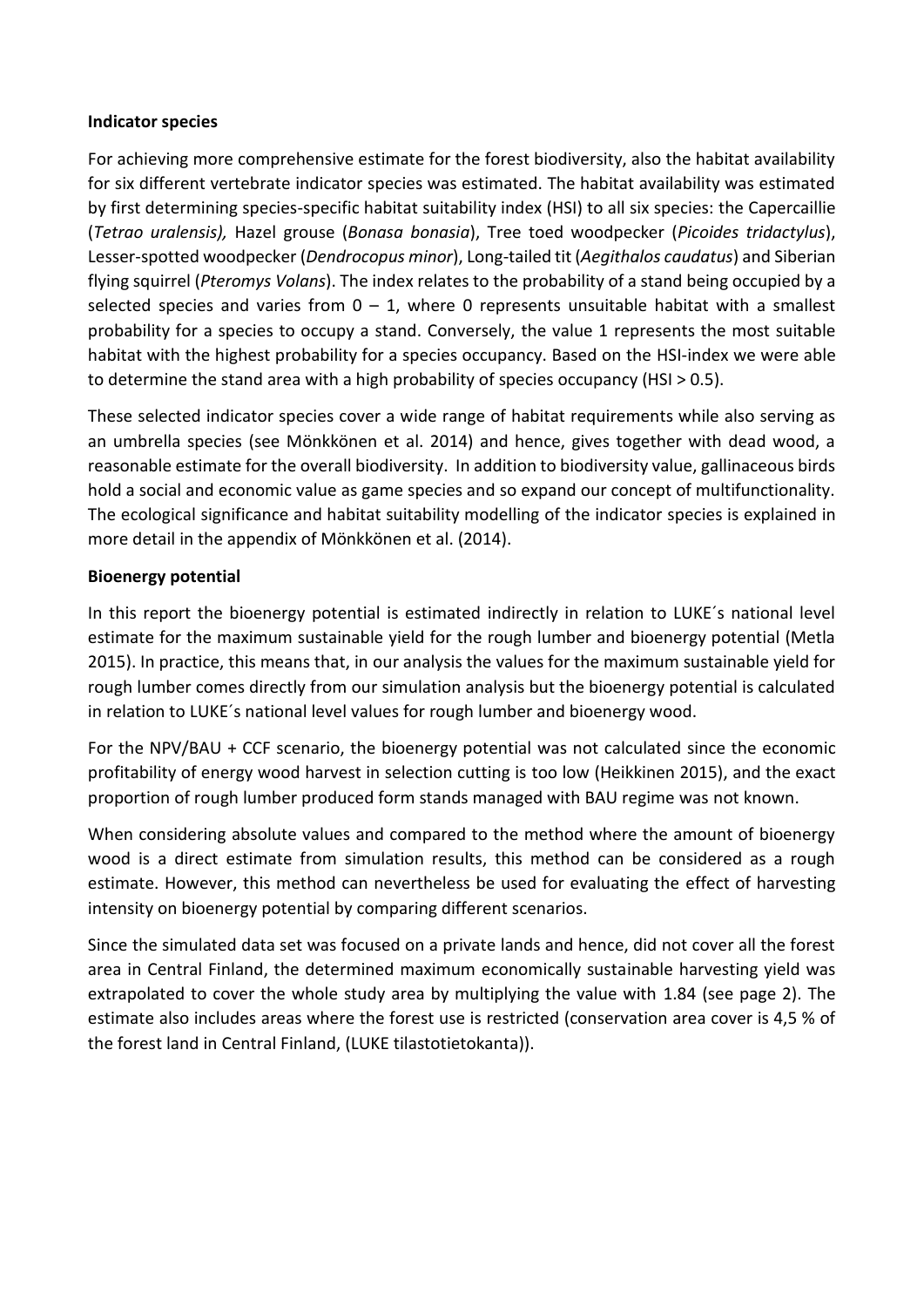## **Results**

#### **The effect of harvesting intensity and selected forest management scenario**

Based on our results, it is evident that, harvesting intensity affects greatly to multiple ecosystem service indicators (fig. 1, 2, 3 and 4). However, the exact magnitude and direction of the impact seem to be variable, management regime and time scale specific. Despite of that, some general trends can be seen. For example, for most indicator species the decreasing harvesting intensity will lead to an increasing habitat amount. This is especially true when considering the long time-scale effect for the most dominant management regime (NPV/BAU). This kind of prominent increasing trend be seen with the structure level diversity indicator – dead wood, that shows the increment effect of 87.7 % due to decreasing harvest rate from 100 % to 60 %. For the species level indicators, the most dramatic positive change for the same NPV/BAU regime, can be seen with the Siberian flying squirrel (habitat increment 83.3 %) and Lesser spotted Woodpecker (habitat increment 122 %) for the same decreasing harvesting intensity.

Although, in general the decreasing harvesting intensity seems to lead to an increment of biodiversity. However, for woodpeckers the improvement (or at least notable part of it) is most likely artificial and due to the technical feature of the analysis, that lacks the spatial variation in the amount of dead wood, and hence underestimates the amount of suitable habitat for woodpeckers at the start point of the simulation period. This can also be seen from figure 1 by comparing the results for the area with high dead wood quality from panel A and B, which indicates lower deadwood volume for MF/BAU + CCF -model at the first simulation quartile. Even though, the time scale difference for dead wood is a result of a technical feature, one notable result of the analysis is that sometimes the effect of harvesting intensity can truly vary between short and long time scales, like seen for example with Capercaillie (figure 2.), that in short (20 year) timescale shows reduction in the habitat amount in the NPV/BAU model as the harvesting intensity decreases but reveals the opposite trend with the complete 100-year simulation period.

Other estimated variables, besides harvesting intensity, were the selected management regime and optimization target. Our results indicate that there are ways to further enhance the positive biodiversity effect of decreasing harvesting intensity through the landscape level planning if also the target of forest management is changed towards multifunctionality. In general, the best combination for multifunctionality is created when MF target is combined with diversified forest management (BAU + CCF management regime). For example, for all the ecosystem service indicators, NPV excluded, the models targeting multifunctionality produce the best possible outcome when considering long (100 year) time scale (figure 1, 2, 3, and 4). It seems that the largest potential to benefit from multifunctionality oriented and diverse forest management in a long-time perspective is with Capercaillie (280 %), Lesser spotted woodpecker (435 %) and with high quality dead wood area (only MF model results value > 0) compared to current NPV/BAU regime, with relatively convergent timber supply level (about 350 m<sup>3</sup>/ha). At the same time, it is worth of noticing that the introduction of CCF itself might not produce general positive biodiversity effect if the management regime is not also targeted to MF. On the contrary, for some indicators like Capercaillie and dead wood, the introduction of CCF to BAU seems to create poorest possible outcome when the forest management is designed to optimize NPV (Figure 1 and 2). This, however, can be explained by the larger timber supply. For other ecosystem services like for carbon storage the result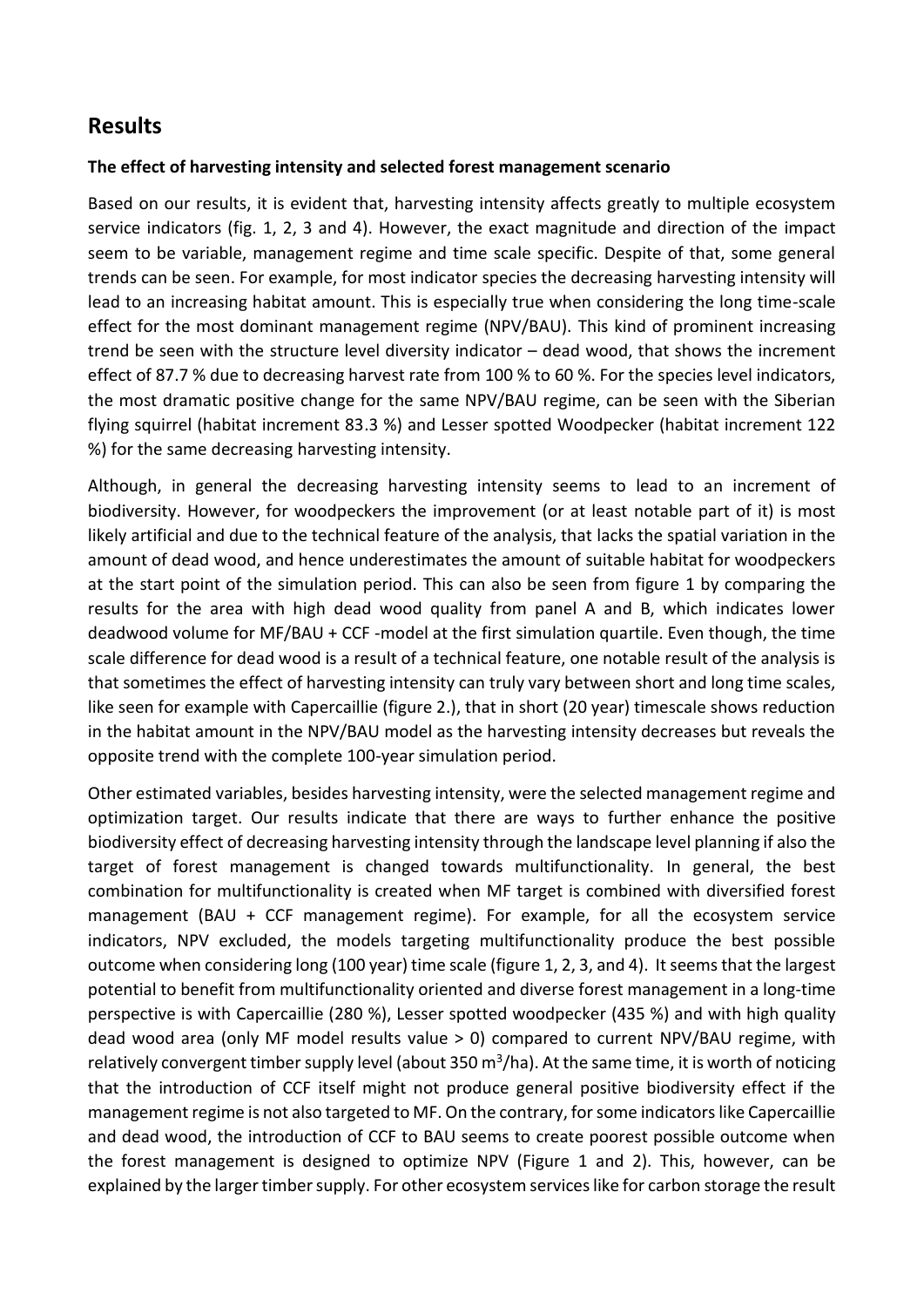showed more moderate differences between management options and optimization targets, indicating only a relatively mild potential (about 3.5 %) for increasement due to optimal planning (figure 4).

As a contrary to biodiversity indicators the economic value (NPV) decreases due to decreasing harvesting intensity (figure 5) and hence, suggest a reason for a high harvesting intensity when the target is to maximize economic benefits of forestry. The negative effect of decreasing harvesting intensity to the NPV value seems to be relatively stable for all management options and optimization targets. For the most common management combination NPV/BAU this decrement is 37 % when decreasing the harvesting intensity from 100 % to 60 %. The analysis also showed that the most optimal management option for NPV contains both BAU and CCF regimes, indicating the positive effect related to the introduction of CCF for the NPV.

For ecosystem services other than biodiversity or monetary value we modelled bilberry yield and carbon storage. For bilberry the result showed only small differences due to changes in extracted timber volume with the current management regime (NPV/BAU). However, there is a reasonable potential for increased yields with landscape level multifunctionality planning. For carbon storage the scale of positive effect of decreased harvesting intensity (11 %) when decreasing the harvest intensity from 60 % NPV/BAU to 100 % NPV/BAU, seems to be more determinative, since there is relatively little potential for improvement through different management or optimization options (figure 4).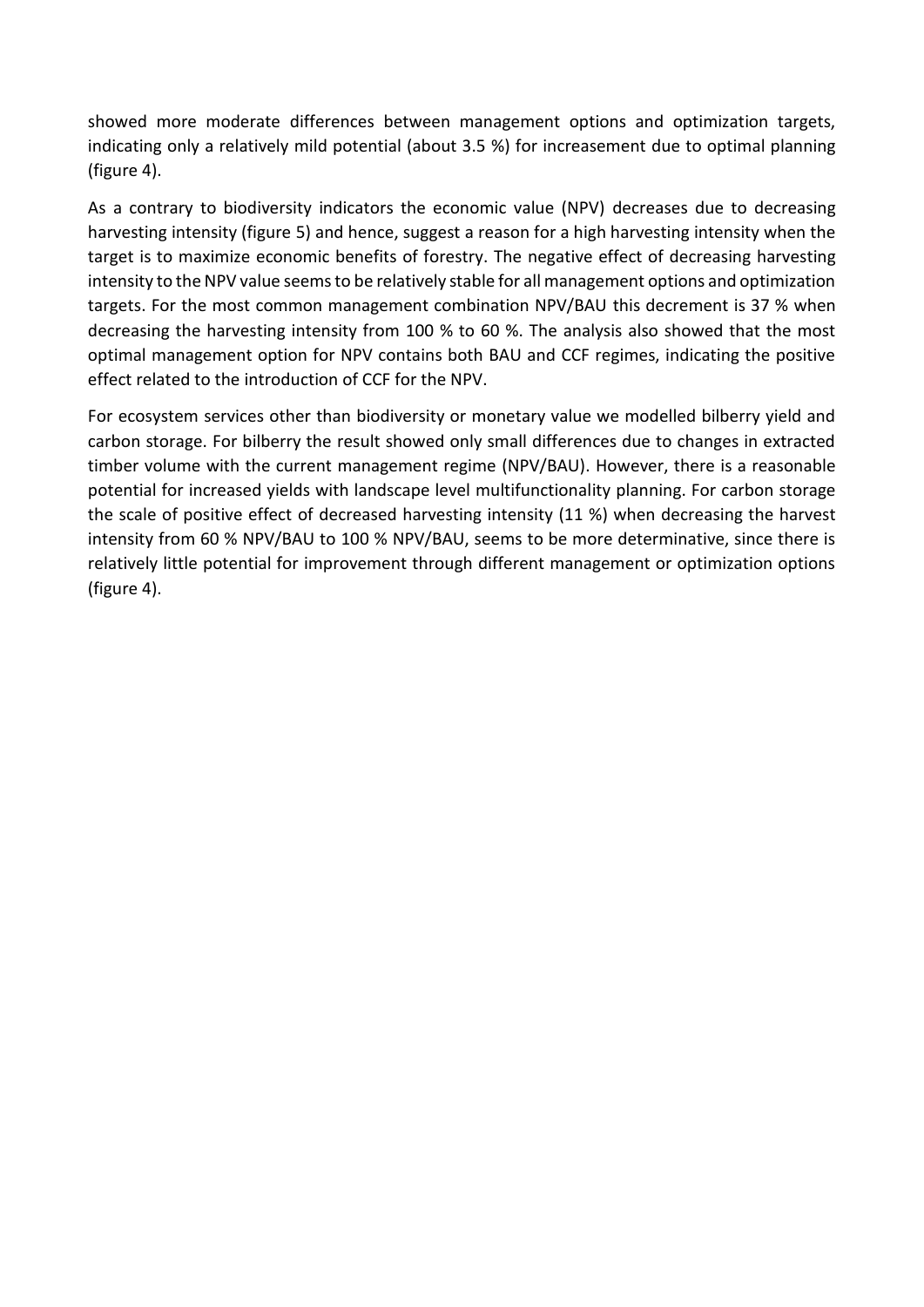

Figure 1. Average suitable habitat area where HSI > 0.5 for two different biodiversity indicator species as a proportion of forest land. For the dead wood the results are based on the average volume of diversity weighted dead wood in a hectare from which the deadwood quality index  $Q$  is determined.  $Q = 1$  relates to the total volume of dead wood in Central Finland being equal to the area (ha) with dead wood volume  $\geq 20$  m<sup>3</sup>. A panel shows the average value for the near future (to year 2041) and B panel to the whole simulation period (100 years). In both panels star figure represent 100 %, triangle 80 % and circle 60 % harvesting intensity.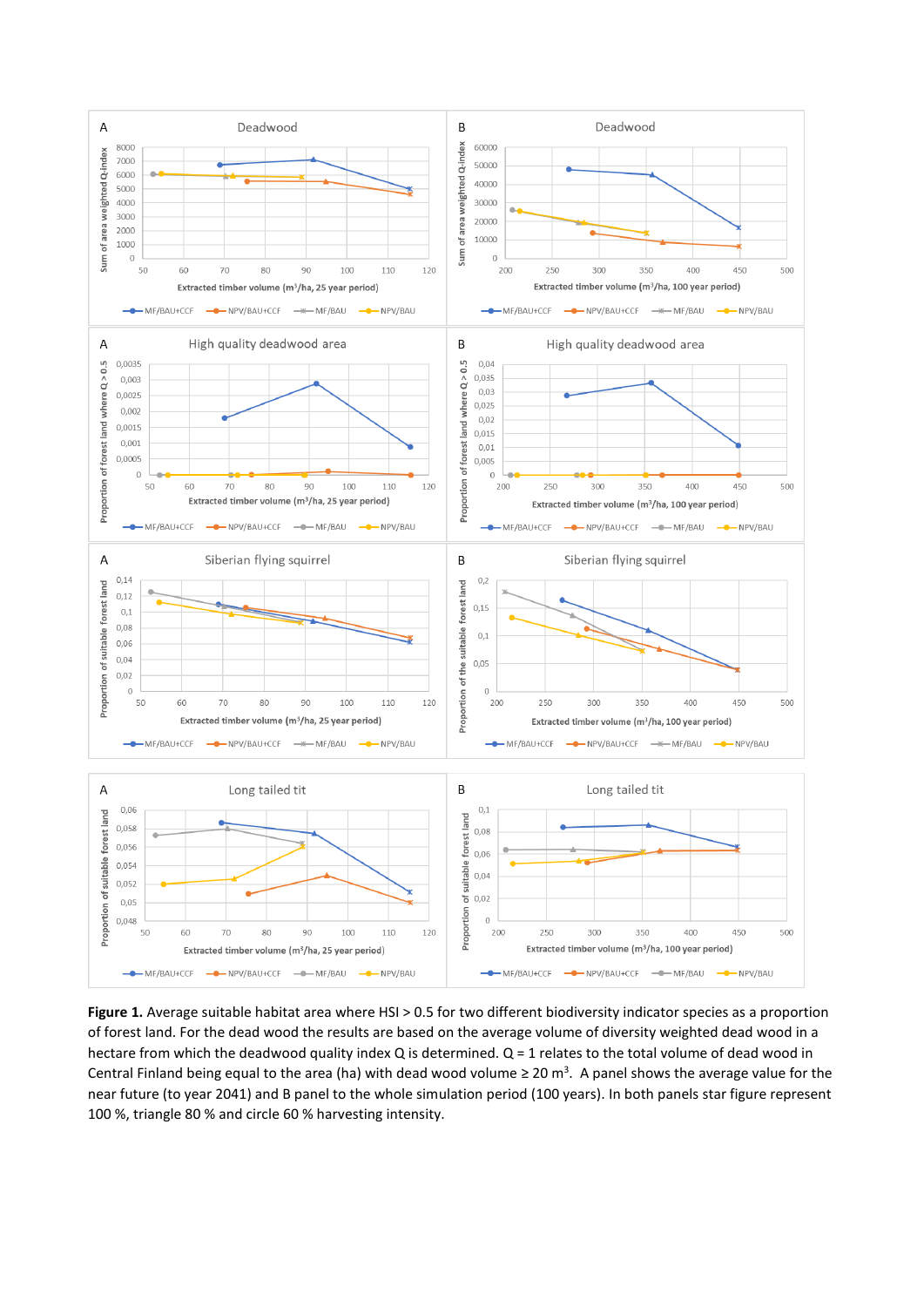

**Figure 2.** Average suitable habitat area where HSI > 0.5 for four different biodiversity indicator species as a proportion of forest land. A panel shows the average value for the near future (to year 2041) and B panel to the whole simulation period (100 years). In both panels star figure represent 100 %, triangle 80 % and circle 60 % harvesting intensity.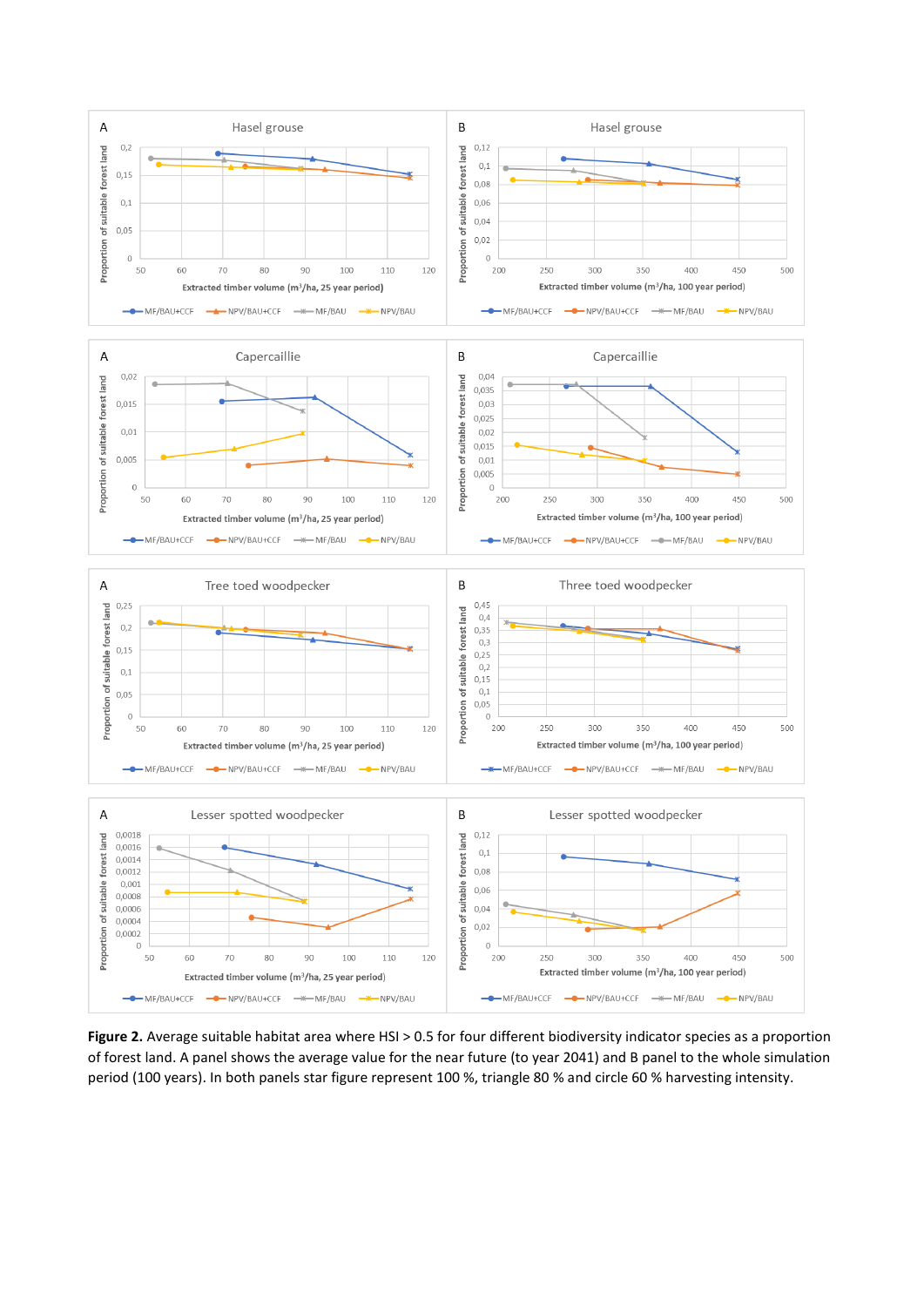

**Figure 3**. Average bilberry yield for different timber extraction volumes (X-axis) as an kg/ha (Y-axis). A panel shows the average value for the near future (to year 2041) and B panel to the whole simulation period (100 years). In both panels star figure represent 100 %, triangle 80 % and circle 60 % harvesting intensity.



**Figure 4**. The effect of the harvest intensity to the average value of carbon stored in soil and in wood biomass as tons per ha. A panel shows the average value for the near future (to year 2041) and B panel to the whole simulation period (100 years). In both panels star figure represent 100 %, triangle 80 % and circle 60 % harvesting intensity.



**Figure 5**. The figure illustrates the net present value for varying harvesting intensities and management options as an average value over the whole simulation period (100 years). Star figure represent 100 %, triangle 80 % and circle 60 % harvesting intensity.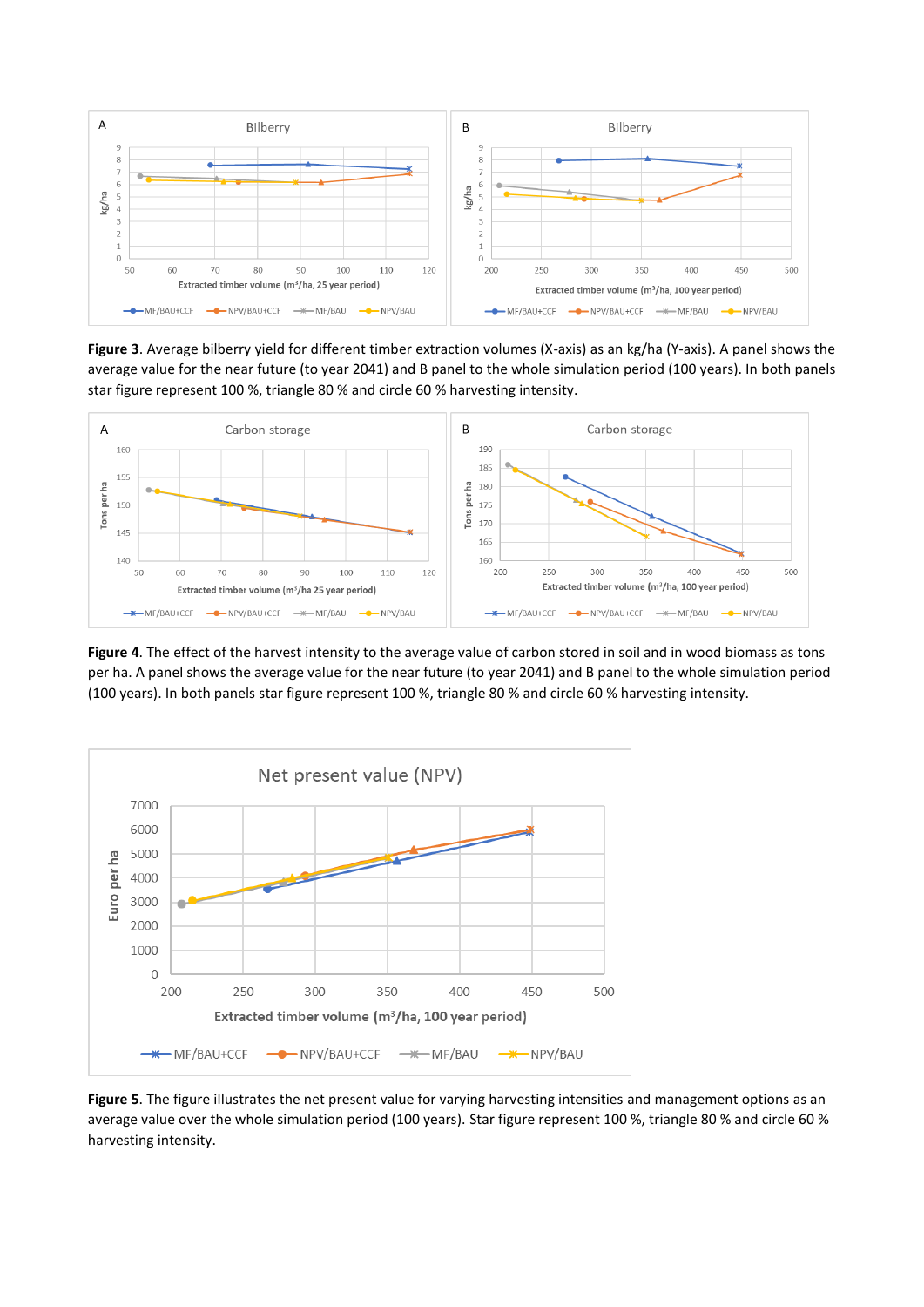#### **The optimal set of forest management regimes**

Our results clearly indicate that for all scenarios the optimal outcome is always a combination of multiple different management regimes, and no single management regime can be considered as optimal for all the stands (figure 1). All the optimal solutions also are composed of both BAU and CCF regimes. The relative importance of CCF regimes increases when the optimization model is targeting to multifunctionality and consistently decreases for NPV targeting models, but still is always present with a considerable proportion. Also, in NPV models the proportion of CCF is high (almost 50 %) when the harvesting intensity is high (100%), indicating the importance of CCF regimes when maximizing the harvested timber per period, but decreases with decreasing harvesting intensity. The lower dominance of CCF in NPV targeting models when harvesting intensity is between 80% - 60 % allows the increment in the proportions of BAU regimes with extended rotation length (brownish colours). This indicates the benefits of these management regimes over the CCF when maximizing NPV at lower harvesting intensities.

With maximum sustainable harvesting intensity, the amount of set-aside (SA) areas is very low (< 0.5 % in both NPV and MF models) only indicating that due to constrains some areas are left outside of forest management. However, notable general potential increase of protected area is seen when decreasing the harvesting intensity. The amount of SA areas increases from < 0.5 % (100 %) to 6.2 % (NPV) - 16.3 % (MF) with harvesting intensity of 80 % and to 24.5 %-35.2 % with harvesting intensity of 60 %.

Similarly to SA and CCF, also the amount of GTR regimes is higher in MF models compared to NPV models. Although, the proportion of GTR regimes increases when decreasing harvesting intensity from the maximum 100 %, it seems to stay at a relatively constant level even when further decreasing the harvesting intensity from 80 % to 60 %.



**Figure 6**. Figure illustrates the relative importance of different management regimes. Y-axis represents proportions (%) of management regimes for different harvesting intensities and optimization targets (X-axis). NPV stands for Net Present Value and MF for Multifunctionality. SA refers to Set Aside (no management), BAU = Business as Usual (clear cut based periodic rotation), Ext.Rot = Extended rotation length, GTR = Green Tree Retention, Stand.rot = Standard rotation length with thinning modifications, Short.Rot = Shorter than BAU rotation length, CCF = Continuous Cover Forestry (no clear cutting). Different management options are opened with more details above.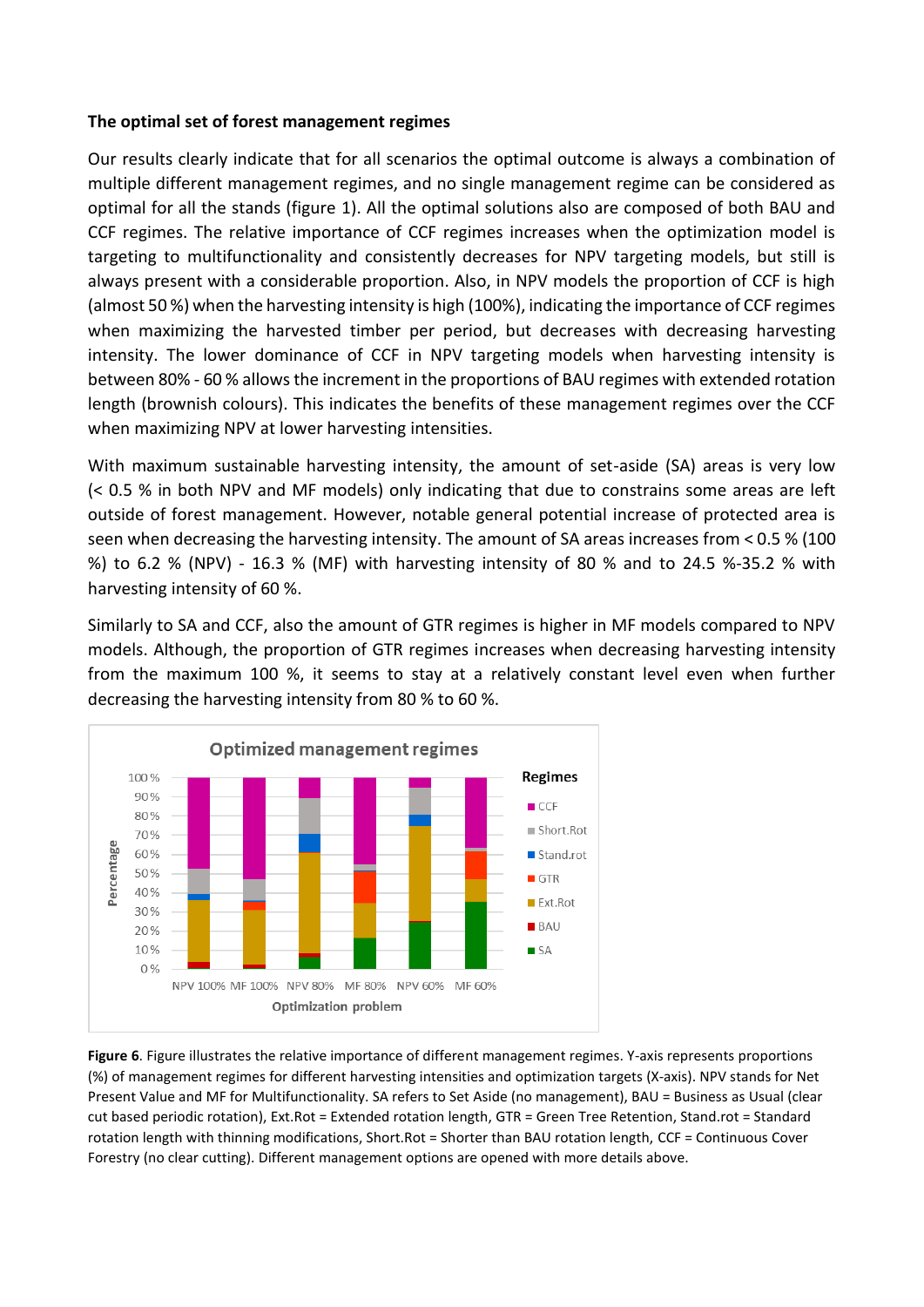#### **Opportunity cost of targeting multifunctional forestry**

This analysis (figure 5) also revealed a trade-off between the economic benefits and multifunctionality due to the use of different optimization targets. The economic loss can however be considered relatively modest with BAU-regimes, on average 30 € per hectare during the 100-year simulation period with the current 100 % harvesting intensity. Even though the economic loss increases when decreasing the harvesting intensity, it still stays on a relatively modest scale (154  $\epsilon$ per hectare) with 60 % harvesting intensity. The cost for multifunctionality is most notable (560  $\epsilon$ per hectare) with BAU+CCF regimes when the harvesting intensity is reduced to 60 %. Although, it needs to be noted that the NPV is higher in MF/BAU+CCF 60 % compared to NPV/BAU 60 % indicating that the MF/BAU+CCF scenario would improve the current state.

#### **The maximum sustainable yield for timber extraction**

The maximum economically sustainable yield for the rough lumber and bioenergy wood for Central Finland with NPV/BAU management option is 6.5 million  $m<sup>3</sup>$  (Figure 7). The proportion of rough lumber is dominant (78 % of the total volume) compared to the bioenergy wood that has the maximum potential of about one and a half million cubic meters. The maximum sustainable yield as well as bioenergy potential are directly linked to harvesting intensity, and hence decrease relatively linearly in relation to decreasing harvesting intensity.

The picture also reveals that the diversification of management regimes (addition of CCF to BAU) increases notably the maximum sustainable harvesting yield (6.4 mill m<sup>3</sup>) for round wood.



**Figure 7.** The maximum economically sustainable yield for the Central Finland area with NPV targeting options. With NPV/BAU+CCF -option only the 100 % harvesting intensity is shown to illustrate the positive effect of CCF addition to the maximum sustainable harvesting yield. Sustainability analysis was done to cover the whole simulation period (100 years). More detailed description of the maximum sustainability calculation can be found from page 6. Note that bioenergy potential for BAU + CCF regime was not calculated (see: page 11).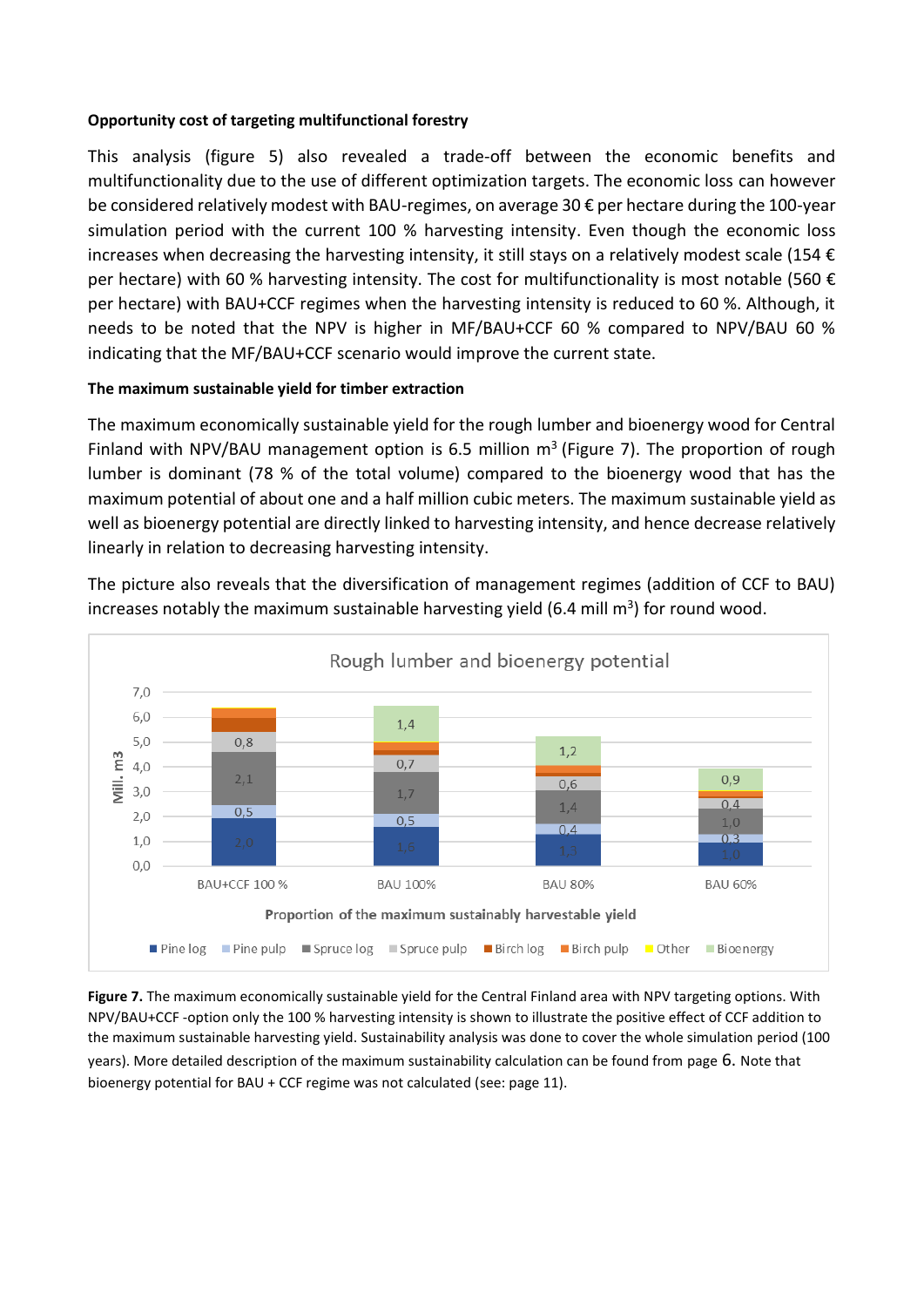## **Discussion**

### **The effect of varying harvesting intensity and potential to increase multifunctionality with landscape level planning.**

Our results based on biodiversity indicators indicate that decreasing harvesting intensity will most likely result an increase in biodiversity. The effect is not uniform for all the species and optimization targets but the increment is the general trend with the most common management option (NPV/BAU). Our results are consistent with other simulation-based studies (Heinonen et al. 2017, Eyvindson et al. 2018), and a government report (Korhonen et al. 2016) that have identified the positive biodiversity effect related to the decreased forest harvesting intensity. Heinonen et al. (2017) showed that the values of biodiversity indicators (volume of deciduous trees, amount of dead wood and area of old forests) are highest at the lowest harvesting intensity and thus concluded that increasing harvest intensity will lead to a loss of biodiversity. Also, similarly to these results, Eyvindson et al. (2018) showed a notable reduction in the habitat availability of indicator species as well as in the amount of diversity weighted dead wood due to increase of the harvesting intensity.

In addition to these results, the commercial forest management has been stated to be the main reason for the declining state of many forest species in Finland (Hyvärinen et al. 2019). When considering our results and other convergent studies, it seems that there is an unavoidable tradeoff between increasing commercial forest use and the forest biodiversity, at least with the current way of forest management (NPV/BAU). Despite of the general trend also some indicator species, like long tailed tit and bilberry showed the kind of response which would allow for an increase of the forest harvesting rate without almost any reduction for suitable habitat if managed accordingly.

The landscape level planning targeted to multifunctionality resulted higher values to many nontimber related ecosystem services, offering a way to further enhance the positive trend mentioned above, related to decreased harvesting intensity. This potential of landscape level planning to increase the biodiversity and/or the production of other ecosystem services is also shown by other recent studies (Pukkala 2016, Tahvonen et al. 2019). In addition, Eyvindson et al. (2018) reported similar multi objective optimization effect, with 30-40 % higher values for habitat availability, dead wood, carbon storage and bilberry yield when compared to non-optimized models. Also, Mönkkönen et al. (2014) and Triviño et al. (2017) have highlighted the importance of landscape level planning when the target is to maintain non-timber related ecosystem services like carbon storage and biodiversity. What is also notable in these studies, is that the highest potential for landscape level planning is achieved when the NPV is not maximized, suggesting the importance of lowering the economic pressure for timber revenues in a landscape level when targeting multifunctional forestry. Even though, the landscape level planning offers a way to diminish some of the negative forestry related biodiversity impacts, it needs to be noted that even with the most optimal design the landscape might not be capable to maintain populations in the long-time perspective. For instance, the amount of high dead wood quality stands, with the current harvesting intensity of near 100 % (Tiitinen-Salmela 2019), that would be achievable through multi objective planning, is near to 15 000 ha and covers only 1 % of the total forest area.

Our analysis illustrates the relatively linear negative correlation between carbon storage and harvesting intensity (fig 5). The analysis also revealed that there is only small potential (about 3,5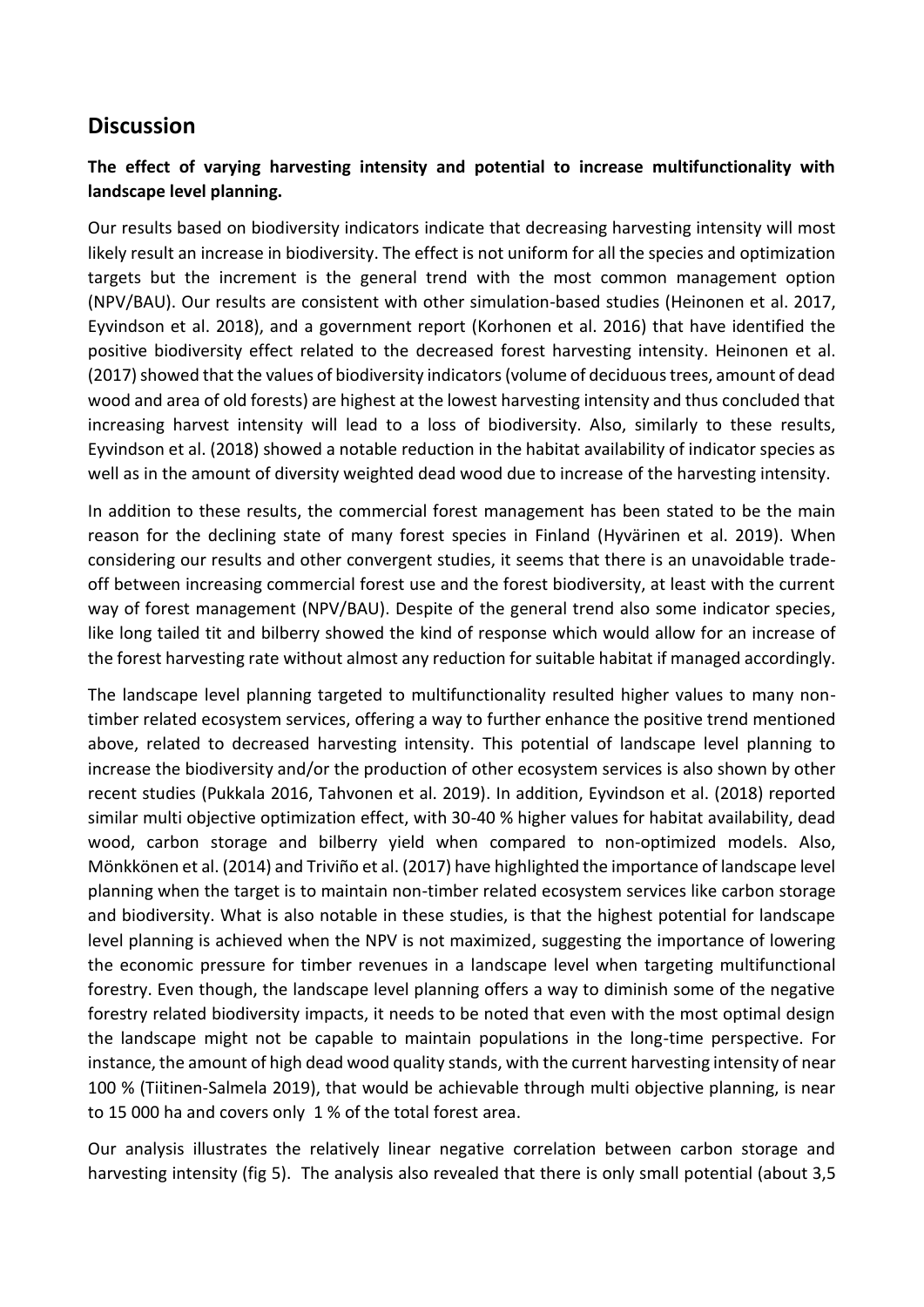%) to increase carbon stock through different landscape level management targets, with the current harvesting intensity of near 100 % (NPV/BAU). This results a situation where abstention from harvesting maximum yield seems to be the most relevant practice for maintaining high carbon storage. This idea is in line with Heinonen et al. (2017) conclusion, that the increased harvesting will decrease carbon balance. Also, the recent comparison by Kalliokoski et al. (2019) with different carbon models showed consistent results where the least intense harvesting scenario resulted in the largest carbon storage and carbon sink. In addition, the resent study from Seppälä et al. (2019) indicates that the current displacement factors of wood-based products are not high enough to compensate the carbon loss in forests with the current harvesting yield (78 mill. m3 of round wood in 2018, Luke), and hence "represents a challenge for the Finnish bio-based bioeconomy from the viewpoint of climate change mitigation". Our result is also relatively well in line with Triviño et al. (2017) results that found a strong trade-off between timber and carbon storage, and hence concluded that it is not possible to maintain high level carbon storage and biodiversity if timber revenues (NPV) is being maximized. Nevertheless, in contrast to our results, some studies have reported larger potential to increase carbon storage by diversifying forest management and implementing landscape level planning. For example, Pingoud et al. (2018) showed potential to increase the forest carbon stock by factor of 1.5-2 due to a landscape level planning compared to the current state, although resulting a possible trade-off with harvesting revenues and displacement factor of wood products. Also, in Pingoud et al. (2018) model there was no restriction to produce the same even flow of annual biomass yield, so the result is not directly comparable to our analysis, but indicates that the current way of forest management is far from optimal in the sense of carbon stock. In addition, also the recent study from Díaz-Yáῆez et al. (2019) showed that the carbon stock and balance can be affected by forest management. They reported lowest carbon stock and carbon balance for rotation forestry managed with thinning's from below (RFMb) and (RFMa) above. In contrast CCF options and AAF (any aged forestry combining CCF and rotation forestry) managements resulted highest carbon balance and carbon stock. For carbon stock the CCF resulted notably (24 %) higher value after the 100-year simulation period compared to the average value of the other management options.

Even though, based on this study, it seems impossible to increase the carbon storage whitout decreasing the harvesting rate, it is noteworthy, that with all harvesting intensities the carbon storage is increasing in relation to the current state (NPV/BAU 2016). This is explained by the constraints in the equation for the maximum sustainable yield which will restrict the harvesting yield always under the annual growth. In addition, we need to keep in mind that there might be other ways (outside of this study's scope) to enhance carbon storage via landscape level planning. For example, Nieminen et al. (2018) suggested the possibility of a CCF to reduce greenhouse gas emissions from drained boreal peatlands via water level regulation. This however has not been studied with experimental design.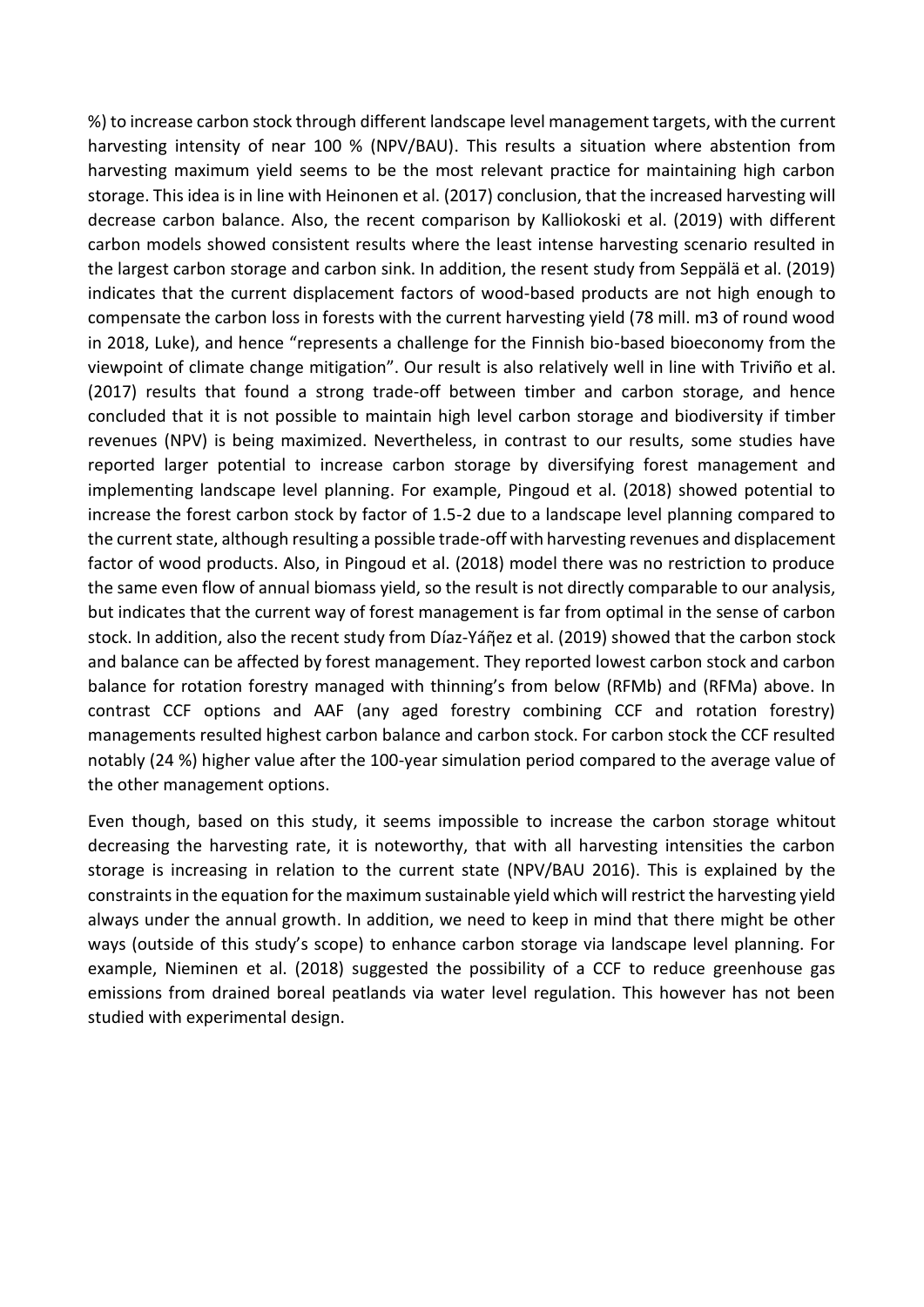#### **Optimal set of management regimes**

Our results showed that at the scale of Central Finland no single management regime can be considered as optimal, but the optimal result is always achieved by using a diverse set of different management options (fig 1). This is well in line with other similar studies examining the optimal way of producing forest related ecosystem services. For example, Mönkkönen et al. (2014), Nolet et al. (2017), Triviño et al. (2018), Eyvindson et al. (2018), Peura et al. (2018) and Díaz-Yáῆez et al. (2019) have all reported about the benefits of using a diverse set of forest management. Also, the study from Pukkala (2016) showed that AAF (any-aged forestry, that combines management options from CCF and RF) tended to outperform RF in the production of ecosystem services in many cases, and hence supports the idea of versatile forest management. Pukkala also showed, similarly to our results, that the optimal management option was ecosystem service, spatial location and discount rate specific, and for that reason, no single management option can produce optimal result for all ecosystem services.

The increment of SA areas when targeting multifunctionality can be considered conceivable in the light of previous studies, that have shown the relative importance of SA management option for providing ecosystem services and suitable habitats for many species (Mönkkönen et al. 2014, Triviño et al. 2017, Tahvonen et al 2019). Although, the recent study from Tahvonen et al. (2019) actually indicates that the use of CCF, might even offer more suitable habitat for indicator species compared to SA option after approximately 150-year time scale. The studies mentioned above have also reported convergent results, showing that the use of BAU regime alone is not often optimal even for the economic returns from forestry.

#### **Costs of multifunctionality**

Based on our results, it seems that most multifunctionality benefits result from a change of an optimization target from NPV to MF. However, this change does not come without a small compromise for the economic revenues of forestry (fig. 6). In the current state (NPV/BAU 100 %), the economic loss originated from the change of optimization target from NPV to MF is modest, on average only 30  $\epsilon$  per hectare during the 100 year simulation period, which is 0.6 % of the value that would be possible to achieve with the NPV/BAU regime. In fact, our results indicate that there might be a win-win situation for the landowner and the forest multifunctionality if the forest management would be optimized using a diverse set of management regimes, including CCF. This result is not completely surprising since, also other studies have suggested the economic potential of CCF management (Pukkala 2016, Tahvonen & Rämö 2016, Peura et al. 2018, Parkatti et al. 2019) and the potential of landscape level planning to cost-effectively promote multifunctionality. For example, Mönkkönen et al. (2014) and more recently Eyvindson et al. (2018) showed the potential of landscape level planning to offer a cost-effective way to enhance biodiversity and multifunctionality in forests. Although, in Mönkkönen et al. (2014) the efficiency was measured in relation to NPV, there was no constrain for the even flow of timber, so the results are not directly comparable. In addition to studies mentioned above, also Pukkala (2016) study indicates the benefits of multiobjective management by concluding that "MF management provides more ecosystem services in addition to harvested timber yield when compared to maximum profit management". Moreover, also the very recent study from Tahvonen et al. (2019) stated that "moderate deviation from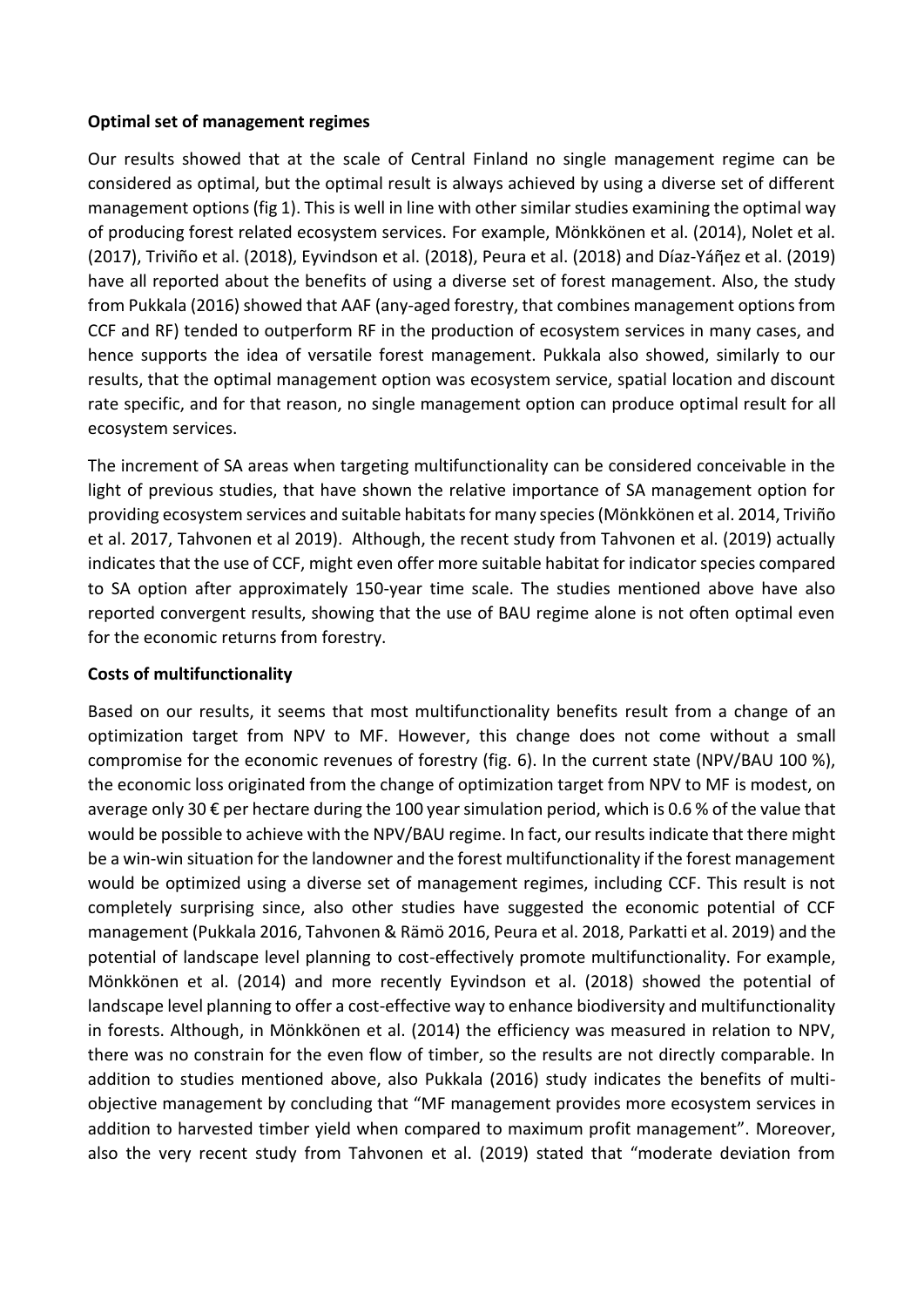maximum harvesting revenues to further increase forest structural diversity may not be particularly expensive".

Although, the opportunity cost of changing to even flow MF forestry is not particularly high for a landowner, in practice it might need contribution from society via incentives to be an attractive option. However, for government perspective the allocation of conservation funding needs to be considered in relation to other conservation options, the most relevant being the METSO (voluntary based conservation program for private landowners where the forest value is fully compensated. See[: https://www.metsonpolku.fi/en-US\)](https://www.metsonpolku.fi/en-US) conservation. In METSO the average conservation cost for a permanent SA area has been near 5000 € per hectare (Hohti et al. 2019) which is many times more compared to the opportunity cost with even flow MF forestry, but also offers significantly more permanent SA area, that is proven to be a high quality, and which was the most relevant single management option for enhancing biodiversity (Mönkkönen et al. 2014, Triviño et al. 2017). But since the opportunity cost for MF forestry is relatively low, the landscape level planning could offer a cost-effective way to increase forest multifunctionality and hence, might be an attractive additional tool for forest conservation, especially when used to create buffer zones and corridors for existing conservation areas.

Also, if the society is targeting to 100 % (or more) of the maximum harvesting yield, by definition, there is no possibility to expand the area of SA areas in which case this kind of planning is the only option to enhance forest multifunctionality and biodiversity.

#### **Harvesting yield and bioenergy potential**

Our estimate for the maximum sustainable yield for the round and energy wood with the dominant management regime (NPV/BAU 100 %) for the 2016 is 6.45 million  $m^3$ , from which the amount of round wood is 5.0 million  $m^3$ . When the model also includes CCF regime (NPV/BAU+CCF) the maximum sustainable harvesting yield for round wood was 6.4 million m3. The difference between these values is most likely due to the restriction for the even flow of timber, which benefits CCF management option, since it provides timber more frequently.

Our estimate for the maximum sustainable harvesting yield for round wood (NPV/BAU) is lower compared to the current (year 2018) harvesting intensity of 6.76 million m<sup>3</sup> (Tiitinen-Salmela 2019), which if interpreted strictly, indicates a need to reduce harvesting intensity by approximately 1.7 million m<sup>3</sup> if targeting to maintain the steady even flow of timber during the next 100 years. However, it needs to be noted that our estimate is lower compared to the other estimates for the same time period. For example, the maximum sustainable yield for round and energy wood for the same year in the regional forest agenda of Central Finland is 6.7 million  $m<sup>3</sup>$  (Keski-Suomen metsäohjelma 2016), and in the most recent monitoring of the regional forest agenda, the maximum annual sustainable yield (round and energy wood) for the period of 2015-2024 has been estimated to be 7.6 million m<sup>3</sup> (Tiitinen-Salmela 2019). These numbers are based on the estimates from the Finnish National Resource Institute (LUKE), that has also published the numerical data for this maximum sustainable analysis. Based on this data set the maximum sustainable yield for the round and energy wood in Central Finland can be calculated to be  $9.11$  million  $m<sup>3</sup>$  (LUKE statistics 2017). The difference between the most recent Forest Center and LUKE numbers is caused by differences in the proportion of considered energy wood, in a way that the Forest Center only considers energy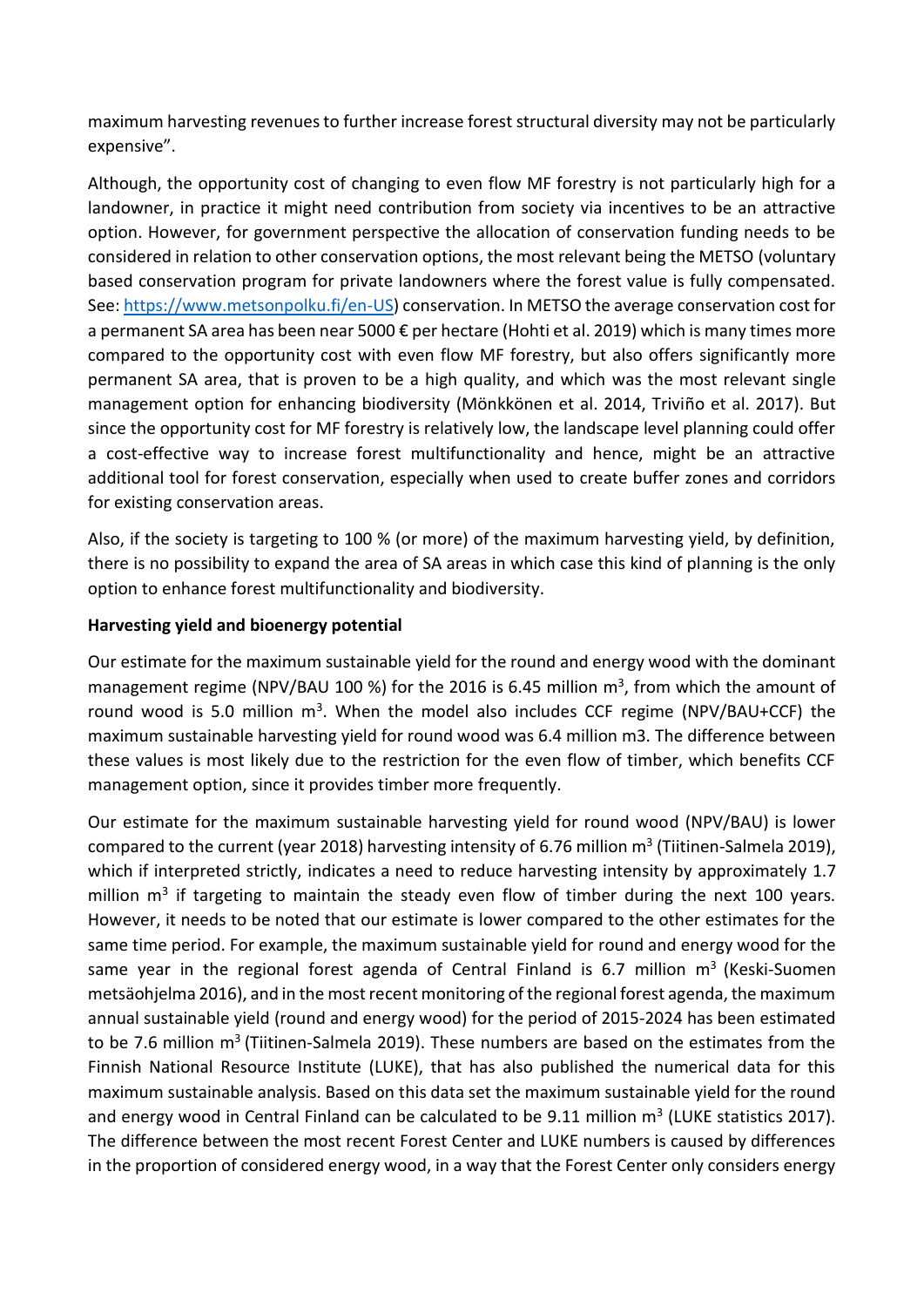round wood but lacks the proportion for stumps and branches. Compared to the number from LUKE´s data set, our result for NPV/BAU model is notably (around 30 %) lower. The largest difference comes distinctly with the amount of estimated total pulp wood (3.48 vs. 1.6 mill.  $m^3$ ), that is 55 % lower in our estimate. A direct reason for this difference is difficult to find, but it is most likely related to the differences in the simulation programs (SIMO vs MELA) and forest management models. An expert opinion from LUKE (Hannu Hirvelä) stated that the difference might be caused by more flexible optimization in MELA compared to SIMO, which allows management actions to be varied after each simulation period and hence results in a higher amount of options during the optimization in contrast to our optimization model, where the simulated management option is fixed during the whole simulation period. Some of the differences could also be caused by different data sets and our longer simulation period (50 years vs. 100 years). Although, comparisons between our selected data set and VMI data revealed only relatively mild differences and hence it is not the likely reason for the difference. Also, it should be noted that the pattern of this pre-defined set of management alternatives has resulted in similar proportions between log and pulp woods, which seems to produce less pulp than the MELA models. As a result, we can expect that the stand level information used in this analysis does not cause this phenomenon. It may be due to less intensive thinning operations in the selected management alternatives, and that these alternatives seem to be geared towards producing higher quantities of log wood.

In addition to official government produced estimates, also Heinonen et al. (2017) has estimated maximum sustainable yield for the national level to be 73 million  $m<sup>3</sup>$  with the constrain of nondeclining volume of growing stock for the 90-year period, which is about 10 % less compared to LUKE's estimate. This indicates together with our results and Kalliokoski et al. (2019) report that the results between different forest growth simulations vary and hence it might be desirable for the society to create a comprehensive view based on different results from different models.

Our estimate for the maximum (100 % NPV/BAU) bioenergy potential of Central Finland (1.4 mill.  $\text{m}^3$ ) is again lower compared to LUKE's estimate (1.89 mill.  $\text{m}^3$ ), but significantly over the current use of wood chips (0.69 million  $m^3$ , 2018 based on Keski-Suomen metsäohjelma (2016)), that is the likely main product of energy wood. This indicates that in Central Finland there is still technical potential to increase the use of energy wood. The increment of energy wood could however have a negative biodiversity effect related to reduced dead wood volume (Eräjää et al. 2010, Juutilainen et al. 2011). Because our bioenergy potential is calculated in relation to LUKE's national estimate for maximum sustainable yield and the amount of bioenergy wood, some of the differences mentioned above can be explained by regional differences. However, it is more likely that the difference in the total maximum yield is the cause for the different bioenergy potential.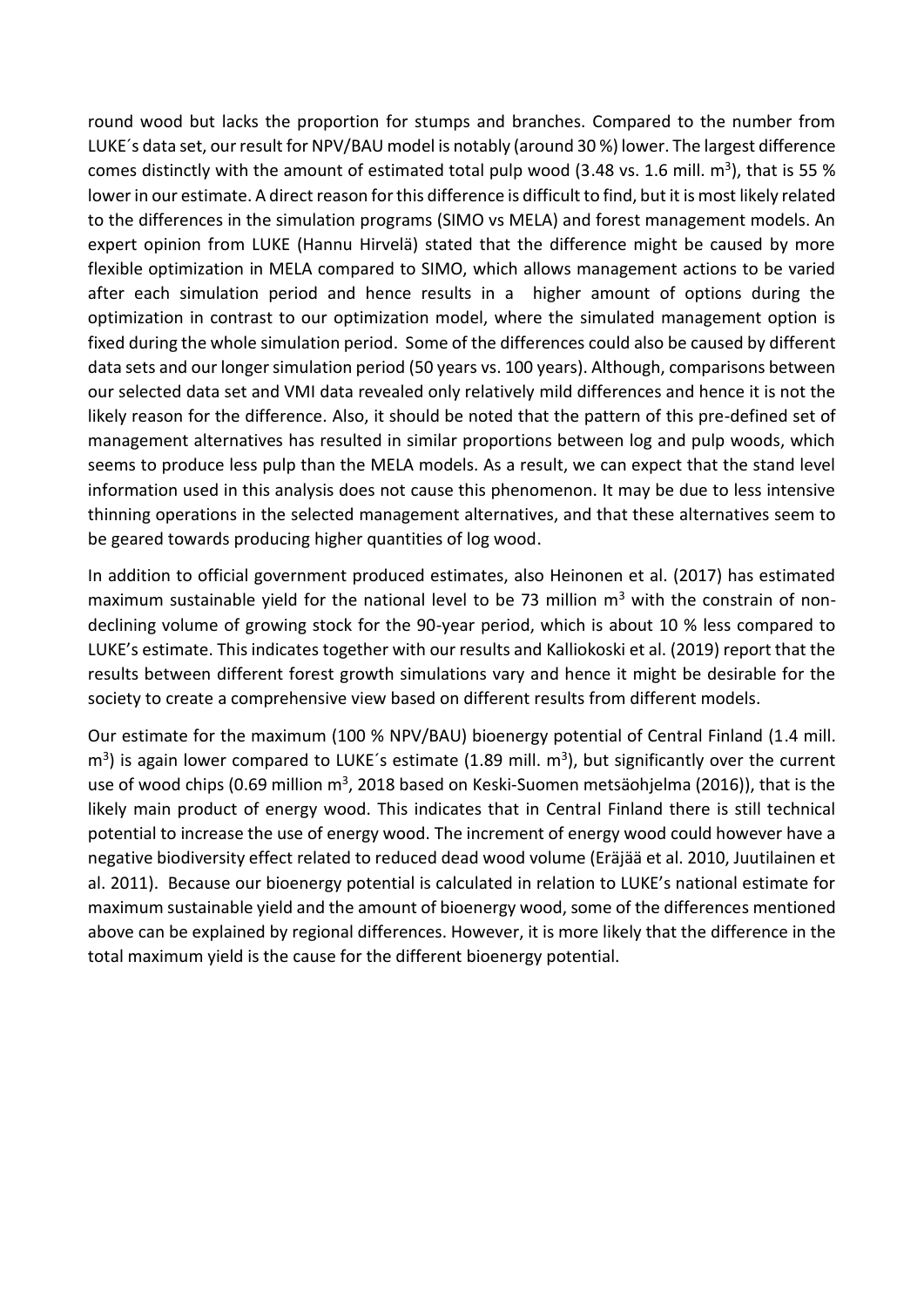#### **Conclusion**

As a conclusion our results indicate that there is an unavoidable trade-off between timber related and non-timber related ecosystems services (carbon storage) and biodiversity. Maximizing the even flow of timber to the maximum economically sustainable level will increase the per hectare net present value and the amount of bioenergy wood, as was expected. At the same time, it will result a decrease in the amount of non-timber related ecosystem services (carbon storage) and in forest biodiversity. For some of the biodiversity indicators, the landscape level planning offers a way to diminish this decline, with relatively low (NPV/BAU+CCF vs. MF/BAU+CCF) or even positive opportunity cost (currently dominant management (NPV/BAU) vs. MF/BAU+CCF), but the result might still not be good enough for the long-time persistence of the species. Hence, it seems that the solution for this trade-off lies, at least partly, in the harvesting intensity itself. Due to the compromise mentioned above, the decision with a "right" target level is very much value based but requires comprehensive consideration from the society.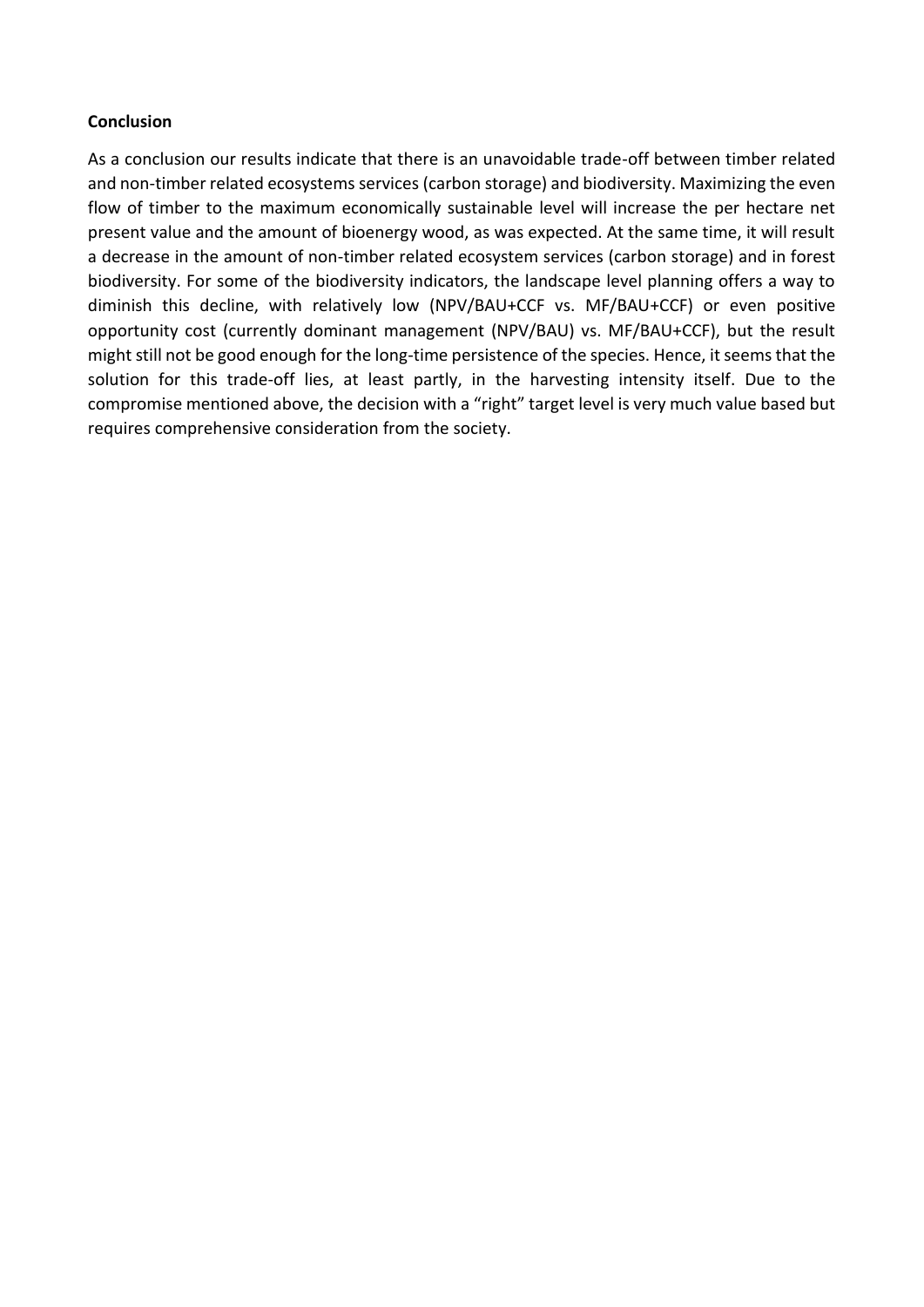## References

- Díaz-Yáñez O., Pukkala T., Packalen P., & Peltola H. 2019. Multifunctional comparison of different management strategies in boreal forests. *Forestry: An International Journal of Forest Research.* 0: 1-12.
- Eräjää S., Halme P., Kotiaho J. S., Markkanen A., & Toivanen T. 2010. The volume and composition of dead wood on traditional and forest fuel harvested clear-cuts. *Silva Fennica*, 44.
- Eyvindson K., Repo A., Mönkkönen M. 2018. Mitigating forest biodiversity and ecosystem service losses in the era of biobased economy. *Forest Policy and Economics*. 92: 119–127.
- Haltia E. & Rämö A-K. 2017. Why do the economic opportunities of forests remain untapped? forest owner survey results. PTT Reports 256.
- Heikkinen E. 2015. Energiapuun korjuu ja metsänhoidon suositukset. Metsäenergia osana metsäomaisuuden hoitoa – dia esitys. Available: [https://www.metsakeskus.fi/sites/default/files/heikkinen-energiapuun\\_korjuu\\_ja\\_mh](https://www.metsakeskus.fi/sites/default/files/heikkinen-energiapuun_korjuu_ja_mh-suositukset.pdf)[suositukset.pdf](https://www.metsakeskus.fi/sites/default/files/heikkinen-energiapuun_korjuu_ja_mh-suositukset.pdf) Read: 4.3.2020
- Heinonen T., Pukkala T., Mehtätalo L., Asikainen A., Kangas J., Peltola H. 2017. Scenario analysis for the effect of harvesting intensity on development of forest resources, timber supply, carbon balance and biodiversity of Finnish forestry. *Forest Policy and Economics.* 80: 80– 98.
- Hohti J., Halme P., Hjelt M., Horne P., Huovari J., Lensu A., Mäkilä K., Mönkkönen M., Sajeva M. & Kotiaho J. 2019. Kymmenen vuotta METSOa — Väliarviointi Etelä-Suomen metsien monimuotoisuuden toimintaohjelman ensimmäisestä vuosikymmenestä. Ympäristöministeriön julkaisuja 4. Available:<http://urn.fi/URN:ISBN:978-952-361-003-3>
- Hynynen J. Ojansuu R. Hökkä H. Siipilehto J. Salminen H. & Haapala P. 2002. Models for Predicting Stand Development in MELA system. Metsäntutkimuslaitos.
- Hyvärinen E., Juslén A., Kemppainen E., Uddström A. & Liukko U-M. (eds.) 2019. The 2019 Red List of Finnish Species. Ympäristöministeriö & Suomen ympäristökeskus. Helsinki.
- Junninen K. & Komonen A. 2011. Conservation ecology of boreal polypores: A review. *Biological conservation*. 144(5): 11–20.
- Juutilainen K., Halme P., Kotiranta H. & Mönkkönen M. 2011. Size matters in studies of dead wood and wood-inhabiting fungi. *Fungal Ecology*. 4(5): 342–349.
- Kalliokoski T., Heinonen T., Holder J., Lehtonen A., Mäkelä A., Minunno F., Ollikainen M., Packalen T., Peltoniemi M., Pukkala T., Salminen O., Shelhaas M.J., Seppälä J., Vauhkonen J. & Kanninen M. 2019. Skenaarianalyysi metsien kehitystä kuvaavien mallien ennusteiden yhtäläisyyksistä ja eroista. Suomen ilmastopaneeli. Raportti 2/2019.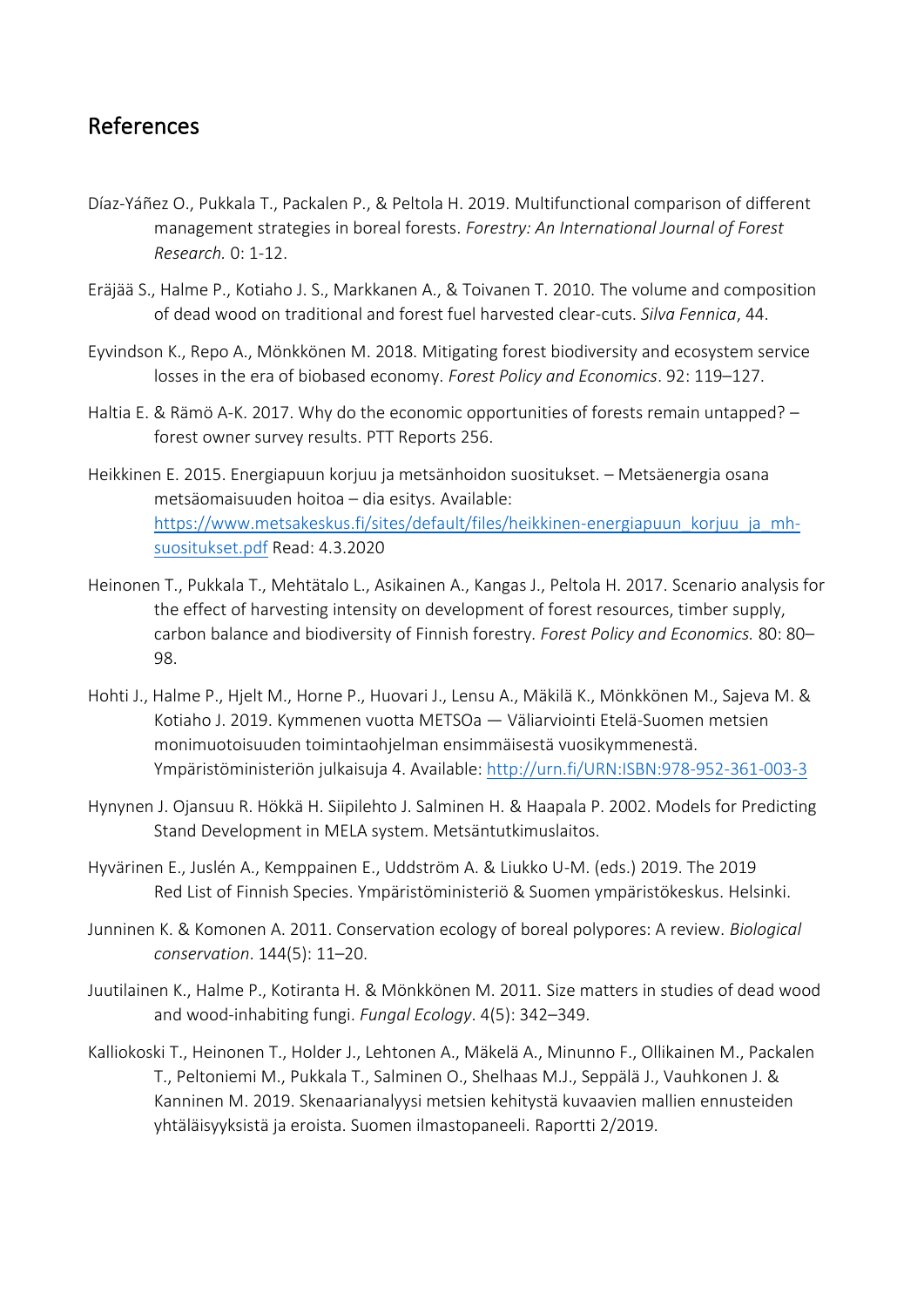- Kangas A. & Rasinmäki J. 2008. SIMO Adaptable Simulation and Optimization for Forest Management Planning. University of Helsinki. Department of forest resource management. Publications 41. Available: [WWW.simo-project.org/documentation/SIMObook.pdf](http://www.simo-project.org/documentation/SIMObook.pdf) Read: 30.7.2019
- Keski-Suomen metsäohjelma 2016–2020. 2016. Finnish Forest Center. Available: [https://www.metsakeskus.fi/sites/default/files/smk-alueellinen-metsaohjelma-keski](https://www.metsakeskus.fi/sites/default/files/smk-alueellinen-metsaohjelma-keski-suomi.pdf)[suomi.pdf](https://www.metsakeskus.fi/sites/default/files/smk-alueellinen-metsaohjelma-keski-suomi.pdf) Read: 30.7.2019
- Korhonen K., Auvinen A-P., Kuusela S., Punttila P., Salminen O., Siitonen J., Ahlroth P., Jäppinen J-P & Kolström T. 2016. Biotalousskenaarioiden mukaisten hakkuiden vaikutukset metsien monimuotoisuudelle tärkeisiin rakennepiirteisiin. *Luonnonvara- ja biotalouden tutkimus* 51/2016.
- Liski J., Palosuo T., Peltoniemi M. & Sievänen R. 2005. Carbon and decomposition model Yasso for forest soils. *Ecol. Model*. 189: 168–182.
- Luke. Tilastotietokanta. Available:

[https://statdb.luke.fi/PXWeb/pxweb/fi/LUKE/LUKE\\_\\_04%20Metsa\\_\\_02%20Rakenne%20ja](https://statdb.luke.fi/PXWeb/pxweb/fi/LUKE/LUKE__04%20Metsa__02%20Rakenne%20ja%20tuotanto__04%20Metsien%20suojelu/?tablelist=true&rxid=9f4d81ba-27bb-4896-b767-fd2329ed0b2b) [%20tuotanto\\_\\_04%20Metsien%20suojelu/?tablelist=true&rxid=9f4d81ba-27bb-4896](https://statdb.luke.fi/PXWeb/pxweb/fi/LUKE/LUKE__04%20Metsa__02%20Rakenne%20ja%20tuotanto__04%20Metsien%20suojelu/?tablelist=true&rxid=9f4d81ba-27bb-4896-b767-fd2329ed0b2b) [b767-fd2329ed0b2b](https://statdb.luke.fi/PXWeb/pxweb/fi/LUKE/LUKE__04%20Metsa__02%20Rakenne%20ja%20tuotanto__04%20Metsien%20suojelu/?tablelist=true&rxid=9f4d81ba-27bb-4896-b767-fd2329ed0b2b) Read: 11.12.2019.

- Luke.fi. The Finnish Natural Resource institute´s web site. Available: [https://www.luke.fi/tietoa](https://www.luke.fi/tietoa-luonnonvaroista/metsa/metsavarat-ja-metsasuunnittelu/metsavarat/)[luonnonvaroista/metsa/metsavarat-ja-metsasuunnittelu/metsavarat/](https://www.luke.fi/tietoa-luonnonvaroista/metsa/metsavarat-ja-metsasuunnittelu/metsavarat/) Read: 30.7.2019
- Maanmittauslaitos. Pinta-alat kunnittain 2020 -tilasto. Available: <https://www.maanmittauslaitos.fi/tietoa-maanmittauslaitoksesta/organisaatio/tilastot> Read: 3.3.2020
- Metla.fi MELA Tulospalvelu. Available:<http://mela2.metla.fi/mela/tupa/index.php> Read: 30.7.2019
- Metsäsektorin suhdannekatsaus 2014-2015. METLA. Available: [http://www.metla.fi/julkaisut/isbn/978-951-40-2491-7/suhdannekatsaus-2014-2015.pdf.](http://www.metla.fi/julkaisut/isbn/978-951-40-2491-7/suhdannekatsaus-2014-2015.pdf) Read: 30.7.2019
- Metsävaratiedon laatuseloste. Suomen metsäkeskus 2016. Available: [https://www.metsakeskus.fi/sites/default/files/metsavaratiedon\\_laatuseloste.pdf](https://www.metsakeskus.fi/sites/default/files/metsavaratiedon_laatuseloste.pdf) Read: 30.7.2019
- Miina J., Hotanen J.P. & Salo K. 2009. Modeling the abundace and temporal variation in the production of bilberry (*vaccinium myrtillus L.*) in Finnish mineral soil forests. *Silva. Fenn*. 43: 577–593.
- Mönkkönen M., Juutinen A., Mazziotta A., Miettinen K., Podkopaev D., Reunanen P., Salminen H. & Tikkanen O-P. 2014. Spatially dynamic forest management to sustain biodiversity and economic returns. *Journal of Environmental Management*. 134: 80–89.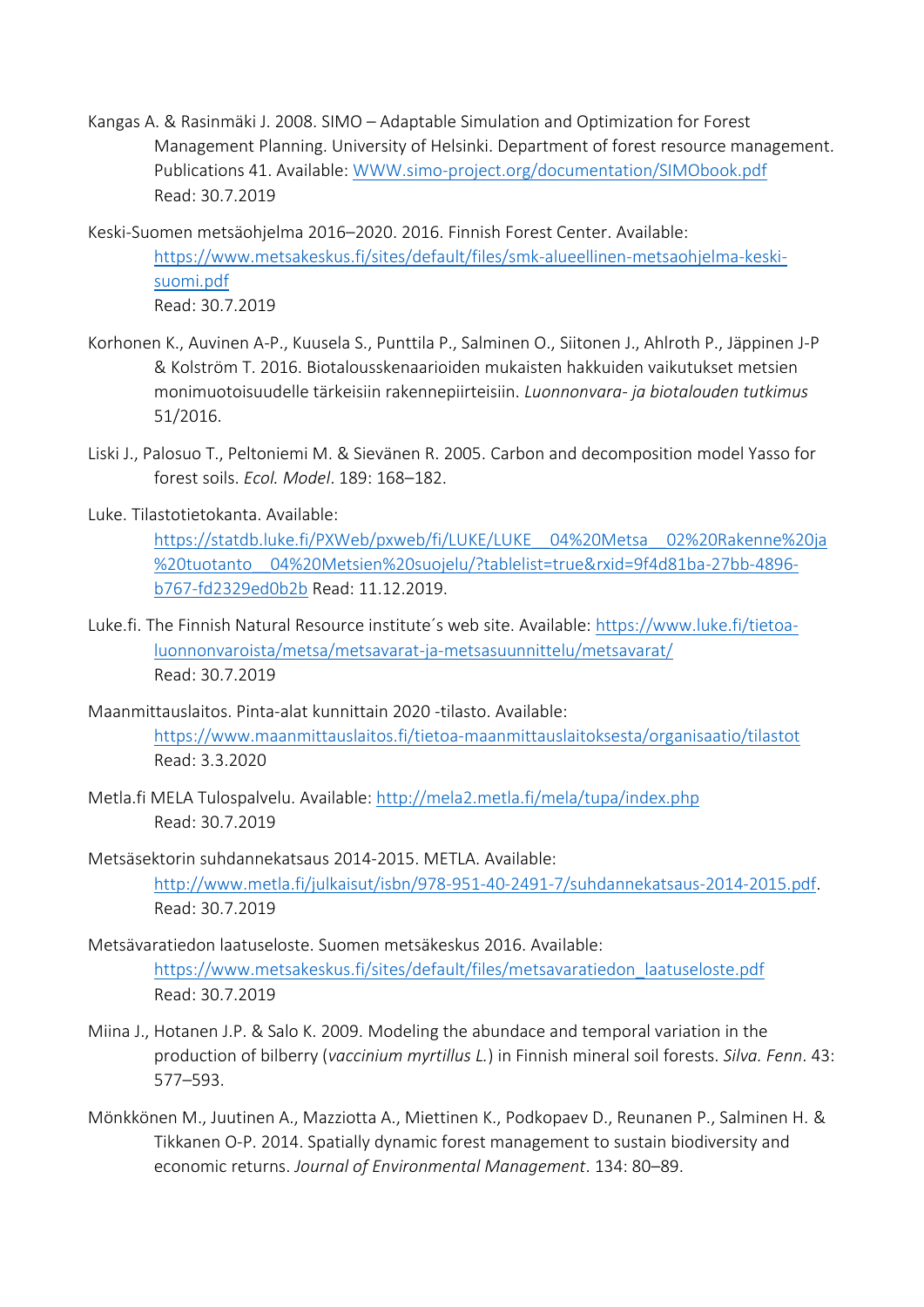- Nieminen M., Hökkä H., Laiho R., Juutinen A., Ahtikoski A., Pearson M., Kojola S., Sarkkola S., Launiainen S., Valkonen S., Penttilä T., Lohila A., Saarinen M., Haahti K., Mäkipää R., Miettinen J. & Ollikainen M. 2018. Could continuous cover forestry be an economically and environmentally feasible management option on drained boreal peatlands? *Forest ecology and management*. 424: 78–84.
- Nolet P., Kneeshaw D., Messier C., & Béland M. 2018. Comparing the effects of even-and unevenaged silviculture on ecological diversity and processes: A review. *Ecology and evolution*. *8*: 1217-1226.
- Ojanen P., Lehtonen A., Heikkinen J., Penttilä T. & Minkkinen K. 2014. Soil CO 2 balance and its uncertainty in forestry-drained peatlands in Finland. *For. Ecol. Manag*. 325: 60–73.
- Parkatti V-P., Assmuth A., Rämö J., Tahvonen O. 2019. Economics of boreal conifer species in continuous cover and rotation forestry. Forest policy and Economics. 100: 55-67.
- Peltola A. (ed.) 2014. Finnish statistical yearbook of forestry. Finnish forest research institute.
- Peura M., Burgas D., Eyvindson K., Repo A. & Mönkkönen M. 2018. Continuous cover forestry is a cost-efficient tool to increase multifunctionality in boreal production forest in Fennoscandia – Biological conservation. 2017: 104–112.
- Pingoud K., Ekholm T., Sievänen R., Huuskonen S. & Hynynen J. 2018. Trade-offs between forest carbon stocks and harvests in a steady state — *A multi-criteria analysis. Journal of Environmental Management*. 210: 96–103.
- Pukkala T., Lähde E., Laiho O., Salo K. & Hotanen J-P. 2013. Species interactions in the dynamics of even and uneven-aged boreal forests. *J. Sustain. For*. 32: 371–403.
- Pukkala T. 2016. Which type of forest management provides most ecosystem services? *Forest ecosystems*. 3:9.
- Rassi P., Hyvärinen E., Juslén A. & Mannerkoski I. (eds.) 2010. The 2010 Red List of Finnish Species. Ympäristöministeriö & Suomen ympäristökeskus, Helsinki.
- Salminen O. 2015. Keski-Suomen metsien tila ja hakkuumahdollisuudet. LUKE dia collection. Available:<http://urn.fi/URN:NBN:fi-fe201601223556> Read: 26.7.2019.
- Seppälä J., Heinonen T., Pukkala T., Kilpeläinen A., Mattila T., Myllyviita T., Asikainen A. & Peltola H. 2019. Effect of increased wood harvesting and utilization on required greenhouse gas displacement factors of wood-based products and fuels. *Journal of environmental management*. 247: 580–587.
- Tahvonen O. & Rämö J. 2016. Optimality of continuous cover vs. clear-cut regimes in managing forest resources. *Canadian Journal of Forest Research*, 46(7): 891–901.
- Tahvonen O., Rämö J. & Mönkkönen M. 2019. Economics of mixed species forestry with ecosystem services. *Canadian Journal of Forest Research* 49(10): 1219–1232.
- The Finnish Natural Resource institute (LUKE) statistics. 2016. Available: [http://statdb.luke.fi/PXWeb/pxweb/fi/LUKE/LUKE\\_\\_04%20Metsa\\_\\_02%20Rakenne%20ja%](http://statdb.luke.fi/PXWeb/pxweb/fi/LUKE/LUKE__04%20Metsa__02%20Rakenne%20ja%20tuotanto__04%20Metsien%20suojelu/02_metsien-suojelu.px/table/tableViewLayout1/?rxid=641751aa-c85a-4968-92a2-bb8415b82e71)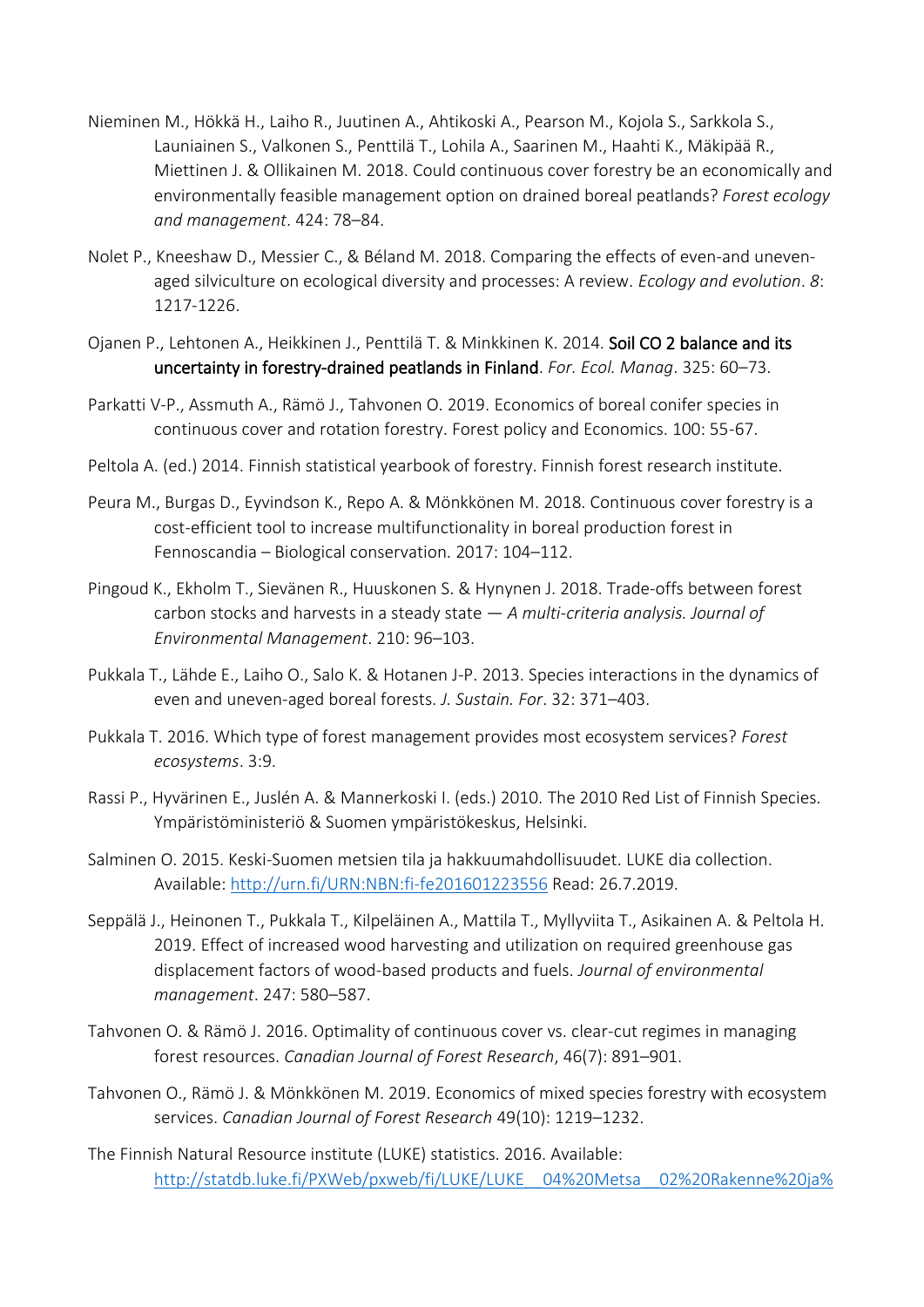[20tuotanto\\_\\_04%20Metsien%20suojelu/02\\_metsien-](http://statdb.luke.fi/PXWeb/pxweb/fi/LUKE/LUKE__04%20Metsa__02%20Rakenne%20ja%20tuotanto__04%20Metsien%20suojelu/02_metsien-suojelu.px/table/tableViewLayout1/?rxid=641751aa-c85a-4968-92a2-bb8415b82e71)

[suojelu.px/table/tableViewLayout1/?rxid=641751aa-c85a-4968-92a2-bb8415b82e71](http://statdb.luke.fi/PXWeb/pxweb/fi/LUKE/LUKE__04%20Metsa__02%20Rakenne%20ja%20tuotanto__04%20Metsien%20suojelu/02_metsien-suojelu.px/table/tableViewLayout1/?rxid=641751aa-c85a-4968-92a2-bb8415b82e71) Read: 30.7.2019

- The Finnish Natural Resource Institute (LUKE) statistics. 2017. Available: http://statdb.luke.fi/PXWeb/pxweb/fi/LUKE/LUKE\_04%20Metsa\_06%20Metsavarat/3.01 [\\_Suurin\\_kestava\\_hakkuukertymaarvio.px/table/tableViewLayout1/?rxid=f8ed5f38-9607-](http://statdb.luke.fi/PXWeb/pxweb/fi/LUKE/LUKE__04%20Metsa__06%20Metsavarat/3.01_Suurin_kestava_hakkuukertymaarvio.px/table/tableViewLayout1/?rxid=f8ed5f38-9607-4c55-91c9-791d660b234e) [4c55-91c9-791d660b234e](http://statdb.luke.fi/PXWeb/pxweb/fi/LUKE/LUKE__04%20Metsa__06%20Metsavarat/3.01_Suurin_kestava_hakkuukertymaarvio.px/table/tableViewLayout1/?rxid=f8ed5f38-9607-4c55-91c9-791d660b234e) Read: 30.7.2019
- Tiitinen-Salmela S. 2019: Metsäohjelman seuranta Keski-Suomi. Public dia series from Forest Center. Available: [https://www.metsakeskus.fi/sites/default/files/amo-seuranta-keski](https://www.metsakeskus.fi/sites/default/files/amo-seuranta-keski-suomi.pdf)[suomi.pdf](https://www.metsakeskus.fi/sites/default/files/amo-seuranta-keski-suomi.pdf) Read: 26.7.2019.
- Triviño M., Pohjanmies T., Mazziotta A., Juutinen A., Podkopaev D., Le Tortorec E., & Mönkkönen M. 2017. Optimizing management to enhance multifunctionality in a boreal forest landscape. *Journal of Applied Ecology*, *54*(1): 61–70.
- Tuomi M., Laiho R., Repo A. & Liski J. 2011. Wood decomposition model for boreal forests. *Ecol. Model*. 222: 709–718.
- Tuomi M., Thum T., Järvinen H., Fronzek S., Berg B., Harmon M., Trofymow J.A., Sevanto S. & Liski J. 2009. Leaf litter decomposition — estimates of global variability based on Yasso07 model. *Ecol. Model*. 220: 3362–3371.
- Äijälä O., Koistinen A., Sved J., Vanhatalo K. & Väisänen P. (ed.) 2019. Metsänhoidon suositukset. Tapion julkaisuja. Available: [https://www.metsanhoitosuositukset.fi/wp](https://www.metsanhoitosuositukset.fi/wp-content/uploads/2019/06/Metsanhoidon_suositukset_Tapio_2019.pdf)[content/uploads/2019/06/Metsanhoidon\\_suositukset\\_Tapio\\_2019.pdf.](https://www.metsanhoitosuositukset.fi/wp-content/uploads/2019/06/Metsanhoidon_suositukset_Tapio_2019.pdf) Read: 30.7.2019